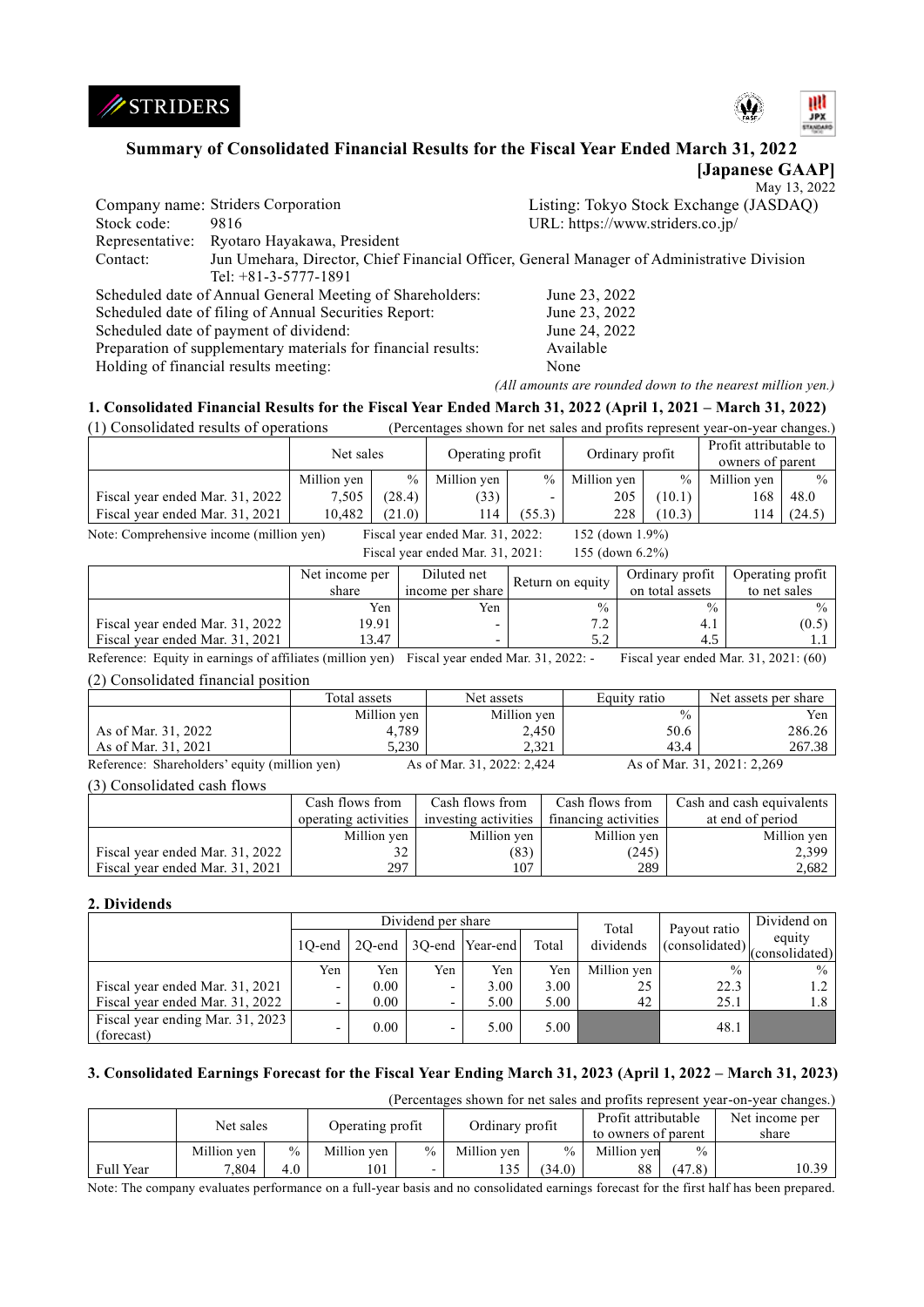## **\* Notes**

- (1) Changes in significant subsidiaries during the period (changes in specified subsidiaries resulting in changes in scope of consolidation): None
- (2) Changes in accounting policies and accounting estimates, and restatements
	- 1) Changes in accounting policies due to revisions in accounting standards, others: Yes
	- 2) Changes in accounting policies other than 1) above: None
	- 3) Changes in accounting estimates: None
	- 4) Restatements: None
- (3) Number of outstanding shares (common shares)

| 1) Number of shares outstanding at the end of the period (including treasury shares) |                  |                                  |                  |
|--------------------------------------------------------------------------------------|------------------|----------------------------------|------------------|
| As of Mar. 31, 2022:                                                                 | 8,912,089 shares | As of Mar. 31, 2021:             | 8,912,089 shares |
| 2) Number of treasury shares at the end of the period                                |                  |                                  |                  |
| As of Mar. 31, 2022:                                                                 | 442,739 shares   | As of Mar. 31, 2021:             | $425,139$ shares |
| 3) Average number of shares outstanding during the period                            |                  |                                  |                  |
| Fiscal year ended Mar. 31, 2022:                                                     | 8,485,396 shares | Fiscal year ended Mar. 31, 2021: | 8,475,044 shares |

### **Reference: Summary of Non-consolidated Financial Results**

**Non-consolidated Financial Results for the Fiscal Year Ended March 31, 2022 (April 1, 2021 – March 31, 2022)**  $(1)$  Non-consolidated results of operations (Percentages)

| (1) Non-consolidated results of oberations |             |               |                  |      |                 |       | (Percentages represent year-on-year changes.) |               |  |
|--------------------------------------------|-------------|---------------|------------------|------|-----------------|-------|-----------------------------------------------|---------------|--|
|                                            | Net sales   |               | Operating profit |      | Ordinary profit |       | Profit                                        |               |  |
|                                            | Million ven | $\frac{0}{0}$ | Million ven      | $\%$ | Million ven     | $\%$  | Million ven                                   | $\frac{0}{0}$ |  |
| Fiscal year ended Mar. 31, 2022            | 234         | 35.8          | (25)             |      | 265             | 859.6 |                                               | $(62.7)$ 1    |  |
| Fiscal vear ended Mar. 31, 2021            | 172.        | 15.2          | (62)             | -    | 27              |       | 60                                            | 326.6         |  |
| $ -$                                       |             |               |                  |      |                 |       |                                               |               |  |

|                                 |      | Net income per share Diluted net income per share |
|---------------------------------|------|---------------------------------------------------|
|                                 | Yen  | Yen                                               |
| Fiscal year ended Mar. 31, 2022 | 2.66 |                                                   |
| Fiscal year ended Mar. 31, 2021 | 717  |                                                   |

(2) Non-consolidated financial position

|                                                                                           | Total assets | Net assets               | Equity ratio                           | Net assets per share |
|-------------------------------------------------------------------------------------------|--------------|--------------------------|----------------------------------------|----------------------|
|                                                                                           | Million yen  | Million yen              | $\frac{0}{0}$                          | Yen                  |
| As of Mar. 31, 2022                                                                       | 2,761        | .936                     | 70.0                                   | 228.28               |
| As of Mar. 31, 2021                                                                       | 2.992        | .946                     | 64.9                                   | 228.96               |
| $D_n$ for $n \ge 0$ $D_{n-1}$ $D_{n-1}$ $D_{n-2}$ $D_{n-1}$ $D_{n-1}$ $D_{n-1}$ $D_{n-1}$ |              | $A = -11A - 212A - 213A$ | $A = -4 M$ <sub>2</sub> $21 2021 1042$ |                      |

Reference: Shareholders' equity (million yen) As of Mar. 31, 2022: 1,933 As of Mar. 31, 2021: 1,943

- \* The current financial report is not subject to audit by certified public accountants and accounting firms.
- \* Explanation of appropriate use of earnings forecasts, and other special items

Forecasts of future performance in these materials are based on assumptions judged to be valid and information available to the Company's management at the time the materials were prepared. These materials are not promises by the Company regarding future performance. Actual results may differ significantly from these forecasts for a number of reasons. For discussion of the assumptions and other factors considered by the Company in preparing the above projections, please refer to page 4 of the attachments "1. Overview of Results of Operations, (4) Outlook."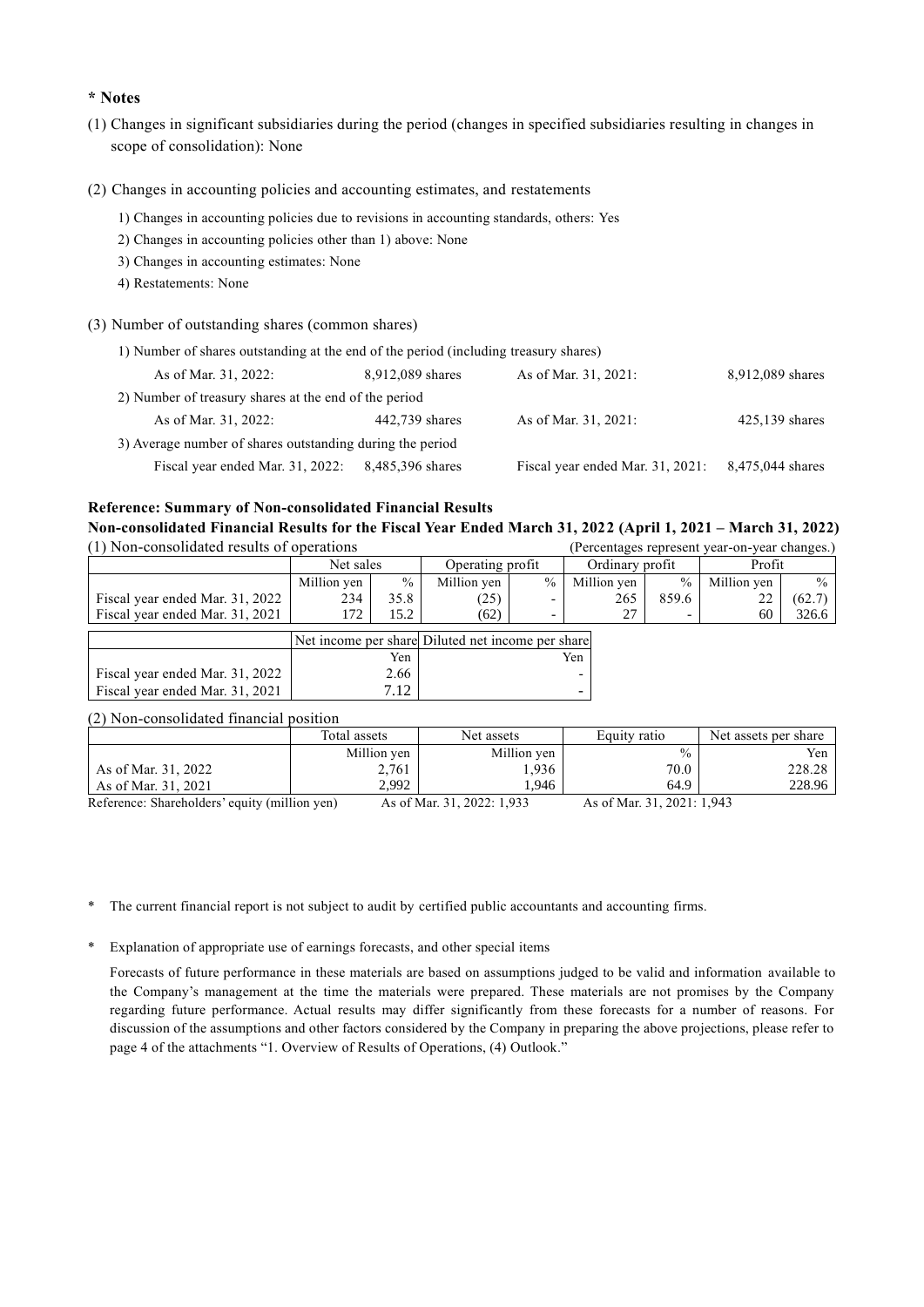## Contents of Attachments

| 1. Overview of Results of Operations                           |    |  |  |  |  |
|----------------------------------------------------------------|----|--|--|--|--|
| (1) Results of Operations                                      |    |  |  |  |  |
| (2) Financial Position                                         | 3  |  |  |  |  |
| (3) Cash Flows                                                 | 4  |  |  |  |  |
| (4) Outlook                                                    | 4  |  |  |  |  |
| 2. Basic Approach to the Selection of Accounting Standards     | 5  |  |  |  |  |
| 3. Consolidated Financial Statements and Notes                 | 6  |  |  |  |  |
| (1) Consolidated Balance Sheet                                 | 6  |  |  |  |  |
| (2) Consolidated Statements of Income and Comprehensive Income | 8  |  |  |  |  |
| Consolidated Statement of Income                               | 8  |  |  |  |  |
| Consolidated Statement of Comprehensive Income                 | 9  |  |  |  |  |
| (3) Consolidated Statement of Changes in Equity                | 10 |  |  |  |  |
| (4) Consolidated Statement of Cash Flows                       | 12 |  |  |  |  |
| (5) Notes to Consolidated Financial Statements                 | 15 |  |  |  |  |
| Going Concern Assumption                                       | 15 |  |  |  |  |
| Changes in Accounting Policies                                 | 15 |  |  |  |  |
| Changes in Presentation Method                                 | 15 |  |  |  |  |
| Segment and Other Information                                  | 15 |  |  |  |  |
| Per Share Information                                          | 20 |  |  |  |  |
| <b>Subsequent Events</b>                                       | 20 |  |  |  |  |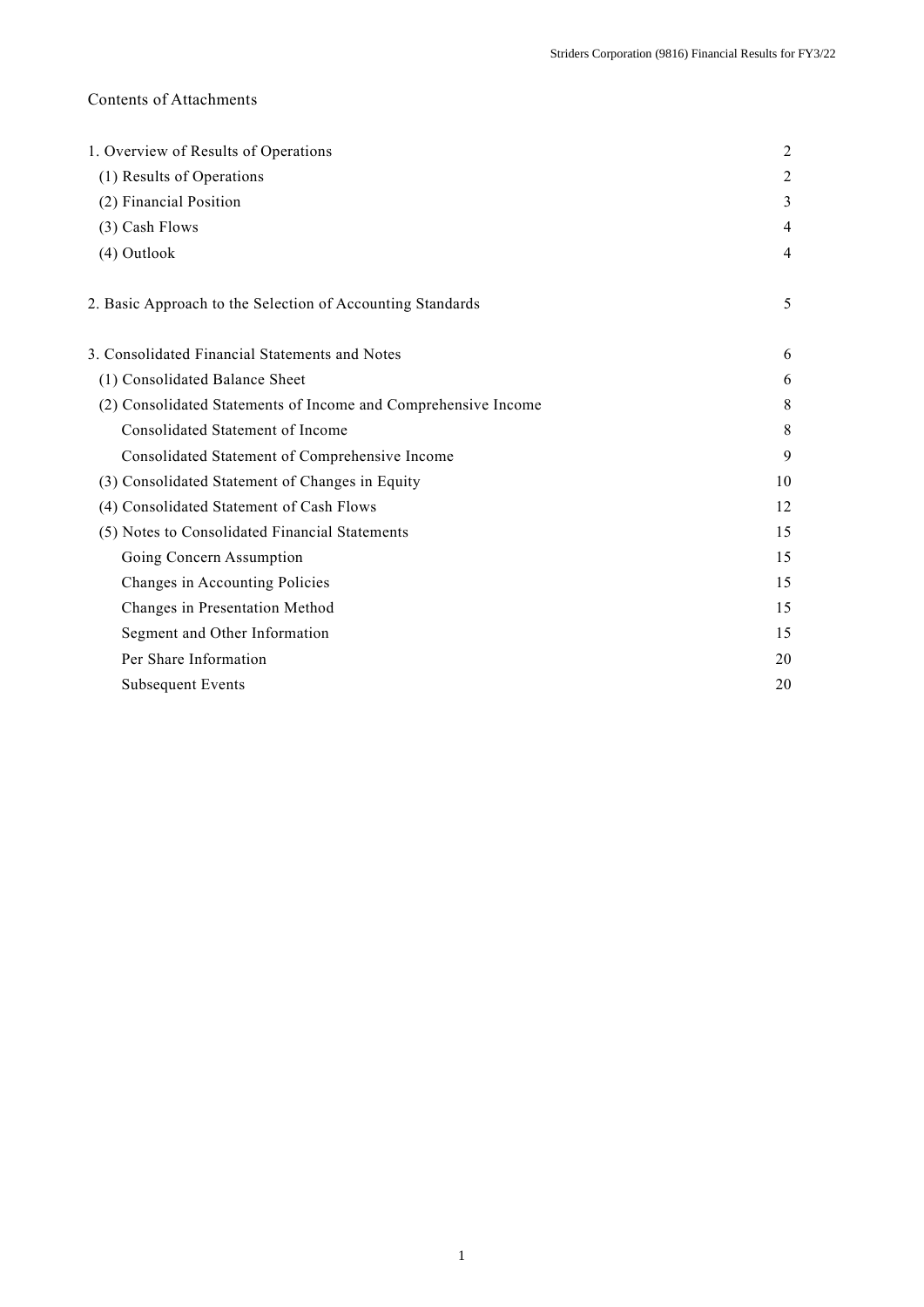## **1. Overview of Results of Operations**

## **(1) Results of Operations**

During the current fiscal year, the Japanese economy has gone through difficult conditions due to the COVID-19 pandemic. However, the domestic businesses have continued to pick up traction following the gradual easing of movement restrictions since last October. In addition, the Asian economy, particularly the Indonesian economy in which the Group a has significant investment exposure, is showing signs of recovery despite challenging circumstances.

Under these economic conditions, the group (Striders Corporation and its consolidated subsidiaries) continued to pursue new investment opportunities within Japan and overseas markets while at the same time working to improve management efficiency of existing businesses and examining business strategies to overcome the negative impacts caused by the COVID-19.

Furthermore, transactions of condominiums for investment in Japan have been sluggish due to the COVID-19 pandemic and the recovery of demand for tourism has been slow. Nonetheless, due to supportive effects of government and municipal policies, such as employment adjustment subsidies, the decrease in ordinary income and net income is able to become narrowed. As a result, net sales for the fiscal year decreased 28.4% year-on-year to 7,505 million yen, operating loss becomes 33 million yen compared to 114 million yen of operating income in the same period of the previous year, and ordinary income decreased 10.1% year-on-year to 205 million yen. Net income attributable to owners of the parent increased 48.0% to 168 million yen.

The performance of each segment is as follows:

### **1) Real Estate Business**

Trust Advisers Corporation currently operates the residential property business comprising leasing services for condominium owners as well as rental and condominium building management on a contract basis. The company also engages in the land agency business that caters for condominium owners' needs for buying and selling properties. The number of units under management, the rent level and renewal rate of existing lease contracts in the residential property business did not change significantly. As for the impact of the COVID-19 outbreak, however, the number of transactions in the land agency business contracted significantly compared to the previous financial year as the impact on transactions of condominiums for investment remained significant. As a result, segment sales for the current fiscal year decreased 29.7% year-on-year to 6,117 million yen and operating profit decreased 37.5% from the same period last year to 187 million yen.

## **2) Hotel Business**

In the hotel business, we currently operate Narita Gateway Hotel in the Narita International Airport area and Kurashiki Royal Art Hotel in the Kurashiki Bikan Historical Quarter in Okayama Prefecture. Narita Gateway Hotel has been leased to Chiba Prefecture since April 18, 2020, as a medical treatment facility for COVID-19 patients who are asymptomatic or show mild symptoms and has not been accepting general guests since that date. At Kurashiki Royal Art Hotel, although the situation of the COVID-19 outbreak has improved significantly after last October, there was a re-emergence of the outbreak after January. As a result, segment sales increased 0.2% to 956 million yen and operating income increased 27.2% to 47 million yen. In addition, while both hotels continued to implement leave shifts for employees, special measures for subsidy programs introduced by the government and the local governments such as employment adjustment subsidies continued to be implemented, resulting in 152 million yen of subsidy income, a 48.4% increase compared to the same period last year.

### **3) Overseas Business**

As for the overseas business, Striders Global Investment Pte. Ltd. operates investment business in Singapore, and PT. Citra Surya Komunikasi operates an advertising agency business that caters mainly for Japanese companies in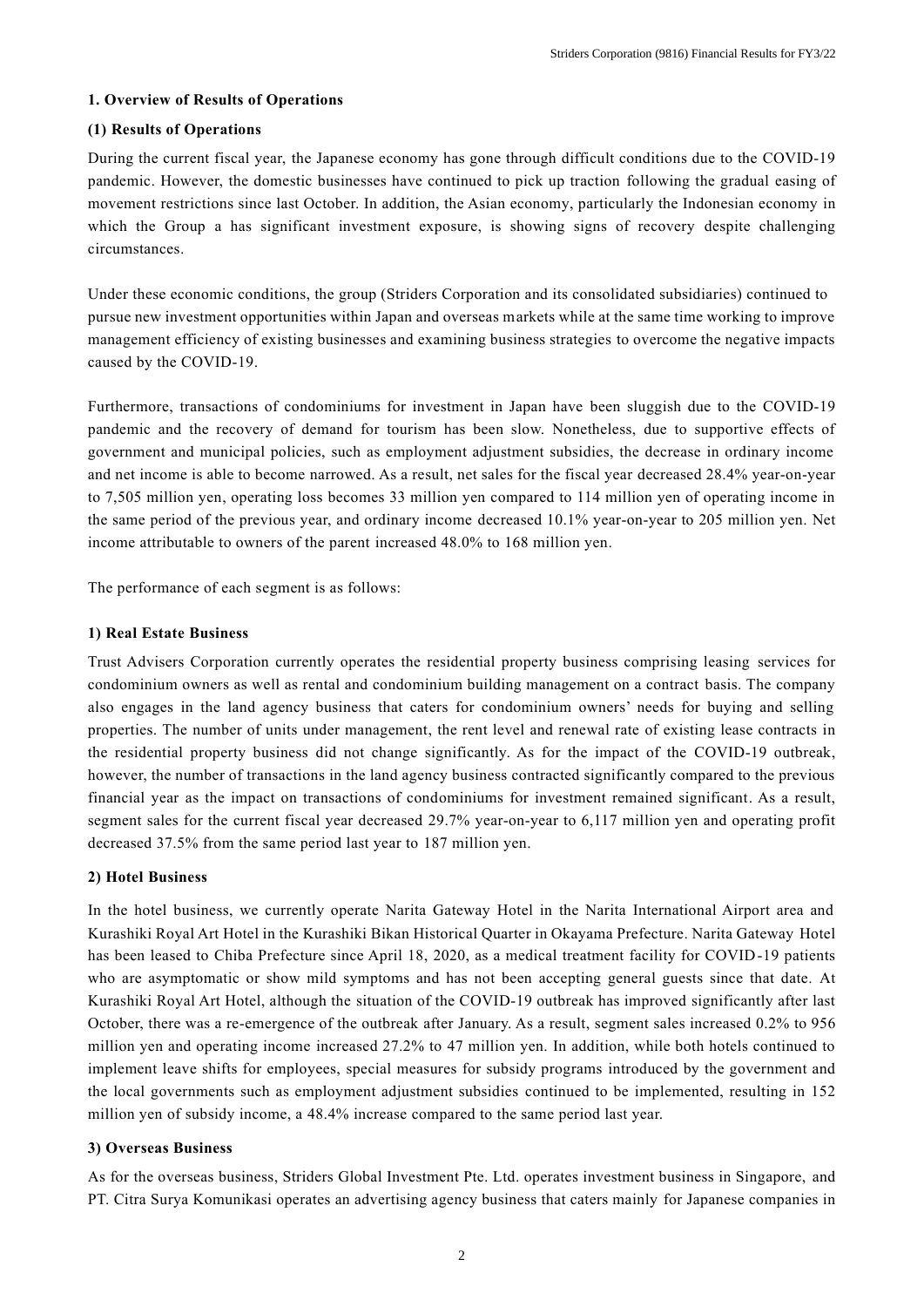Indonesia. However, due to PT. Citra Surya Komunikasi's poor performance, in the second quarter of the current fiscal year, a partial transfer of shares was made, and the company was excluded from the scope of consolidation from the second quarter of the current fiscal year. As a result, for the period under review, net sales in the overseas business were down 88.7% year-on-year to 48 million yen and an operating loss of 84 million yen was recorded (compared to an operating loss of 40 million yen in the same period of the previous fiscal year), which remained almost unchanged from the first half of the current fiscal year.

As for the progress of the investment business operated by Striders Global Investment Pte. Ltd., Roar Media, a digital media platform in Sri Lanka and Bangladesh which the company had invested in October 2018 absorbed and merged its affiliate that operates exclusive advertising resale business for Meta in April 2021. The company also invested USD 100,000 into Indogen Capital Fund II, L.P., which selects promising startups in Indonesia and provides investment and management support in June 2021, and USD 75,000 into AGRITHMICS, a SaaS company that promotes the digitalization of the process of delivering harvests to commodity production factories for smallholder farmers in Sri Lanka in December 2021.

#### **(2) Financial Position**

#### **Assets**

Current assets at the end of the current fiscal year amounted to 3,046 million yen, decreasing 321 million yen from the end of the previous fiscal year. This was mainly attributable to a decrease of 116 million yen in cash and deposits of PT. Citra Surya Komunikasi, which was excluded from the scope of consolidation from the second quarter of the current fiscal year, and a decrease in liabilities of domestic group companies in the current fiscal year, which resulted in a decrease of 314 million yen in cash and deposits.

Non-current assets totaled 1,743 million yen, decreasing 119 million yen from the end of the previous fiscal year. This was mainly due to a decrease of 59 million yen in buildings and structures (net amount).

As a result, total assets amounted to 4,789 million yen, which was a 440 million yen decrease from the previous fiscal year.

### **Liabilities**

Current liabilities at the end of the period under review were 897 million yen, decreasing 153 million yen compared to the end of the previous fiscal year, mainly due to a decrease of 57 million yen in income taxes payable and a decrease of 39 million yen in deposits received.

Non-current liabilities totaled 1,441 million yen, decreasing 416 million yen from the end of the previous fiscal year. This was mainly due to a 60 million yen decrease in bonds payable and a 208 million yen decrease in long term loans payable.

As a result, total liabilities amounted to 2,338 million yen, a decrease of 570 million yen from the end of the previous fiscal year.

#### **Net assets**

Net assets at the end of the current fiscal year were 2,450 million yen, an increase of 129 million yen from the end of the previous fiscal year. This is mainly due to a recording of 168 million yen in net income attributable to owners of parent.

As a result, the equity ratio was 50.6%.

### **(3) Cash Flows**

Cash and cash equivalents (hereinafter referred to as "net cash") at the end of the current fiscal year amounted to 2,399 million yen, a decrease of 283 million yen from the end of the previous fiscal year.

Cash flows from operating activities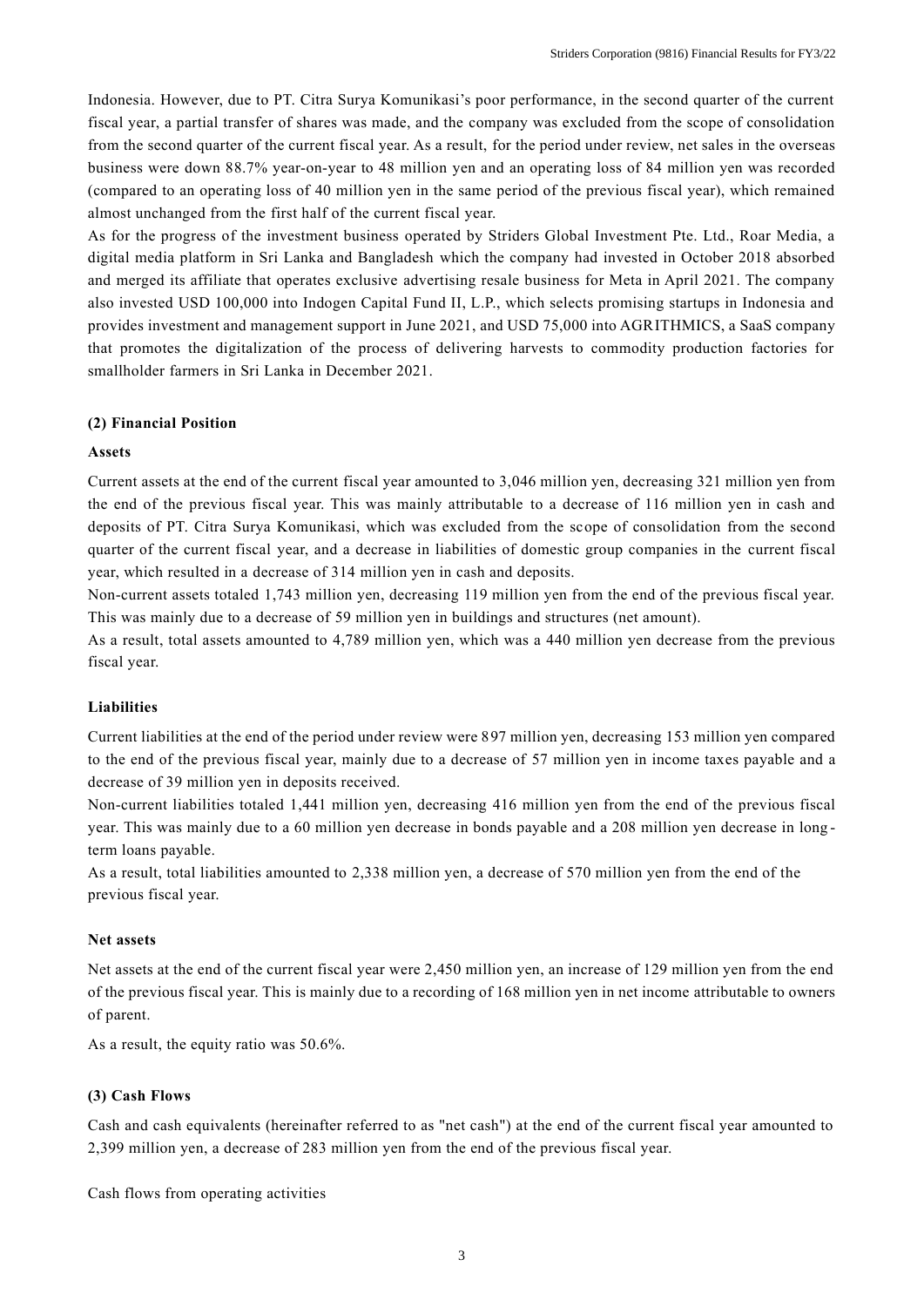Net cash generated by operating activities amounted to 32 million yen, compared to 297 million yen of net cash that was generated during the previous fiscal year. This is mainly due to a recording of profit before income taxes of 226 million yen and income taxes paid of 175 million yen.

## Cash flows from investing activities

Net cash used in investment activities amounted to 83 million yen, compared to 107 million yen of net cash generated in the previous fiscal year. This is mainly due to sales of investment securities amounting to 60 million yen.

### Cash flows from financing activities

Net cash used in financing activities was 245 million yen, compared to 289 million yen of net cash generated in the previous fiscal year. This was mainly due to repayments of 150 million yen of long-term loans payable and redemption of 60 million yen of bonds..

### Reference: Cash flow indicators

|                                                      | FY3/18 | FY3/19 | FY3/20 | FY3/21 | FY3/22 |
|------------------------------------------------------|--------|--------|--------|--------|--------|
| Shareholders' equity ratio $(\%)$                    | 41.6   | 44.5   | 41.9   | 43.4   | 50.6   |
| Shareholders' equity ratio based on market value (%) | 84.2   | 60.9   | 48.4   | 49.9   | 57.5   |
| Ratio of interest-bearing debt to cash flows (years) | 2.9    | 3.0    | 4.4    | 5.4    | 4.6    |
| Interest coverage ratio (times)                      | 31.8   | 27.3   | 21.1   | 15.3   | 15.3   |

- Shareholders' equity ratio: Shareholders' equity / Total assets

- Shareholders' equity ratio based on market value: Market capitalization / Total assets

- Ratio of interest-bearing debt to cash flows: Interest-bearing debt / Cash flows
- Interest coverage ratio: Cash flows / Interest payments
	- Notes: 1. All indicators are calculated based on consolidated figures.
		- 2. Market capitalization is calculated by the number of shares outstanding at the end of the period, excluding treasury shares.
		- 3. Interest-bearing debt includes all debt on the consolidated balance sheet that incur interest.
		- 4. Cash flows are based on "Net cash provided by (used in) operating activities."

### **(4) Outlook**

Regarding the future outlook, Japan's economy is expected to recover as the economic and social activities move toward normalization due to the implementation of possible prevention measures against the infection of COVID-19 and overseas economies are expected to continue improving due to the effects of various policies. Nonetheless, the current situation in Ukraine and other uncertainties are still unfurling, and we will be paying close attention to downside risks due to fluctuations in financial and capital markets, such as rising interest rates and falling stock prices, as well as supply constraints.

As for the residential property business, similar to the current fiscal year, the impact of COVID-19 outbreak will not be significant. However, the land agency business is expected to continue the decrease in the number of transactions, as reflected in the current fiscal year.

Narita Gateway Hotel has been providing temporary accommodations for COVID-19 patients who are asymptomatic or show mild symptoms since April 2020 based on the request from the local government of Chiba Prefecture. It is expected that the hotel will continue to do so until the government and local authorities' restrictions on conduct are relaxed. In addition, Kurashiki Royal Art Hotel is revamping its hotel operations to meet new tourism demand after the COVID-19 outbreak, and since its operating base is centered on domestic customers, it is assumed that the path to normalization will be relatively shorter after the government and local governments' restrictions on conduct are relaxed.

Under these circumstances, we forecast the following consolidated results for the next fiscal year: rev enue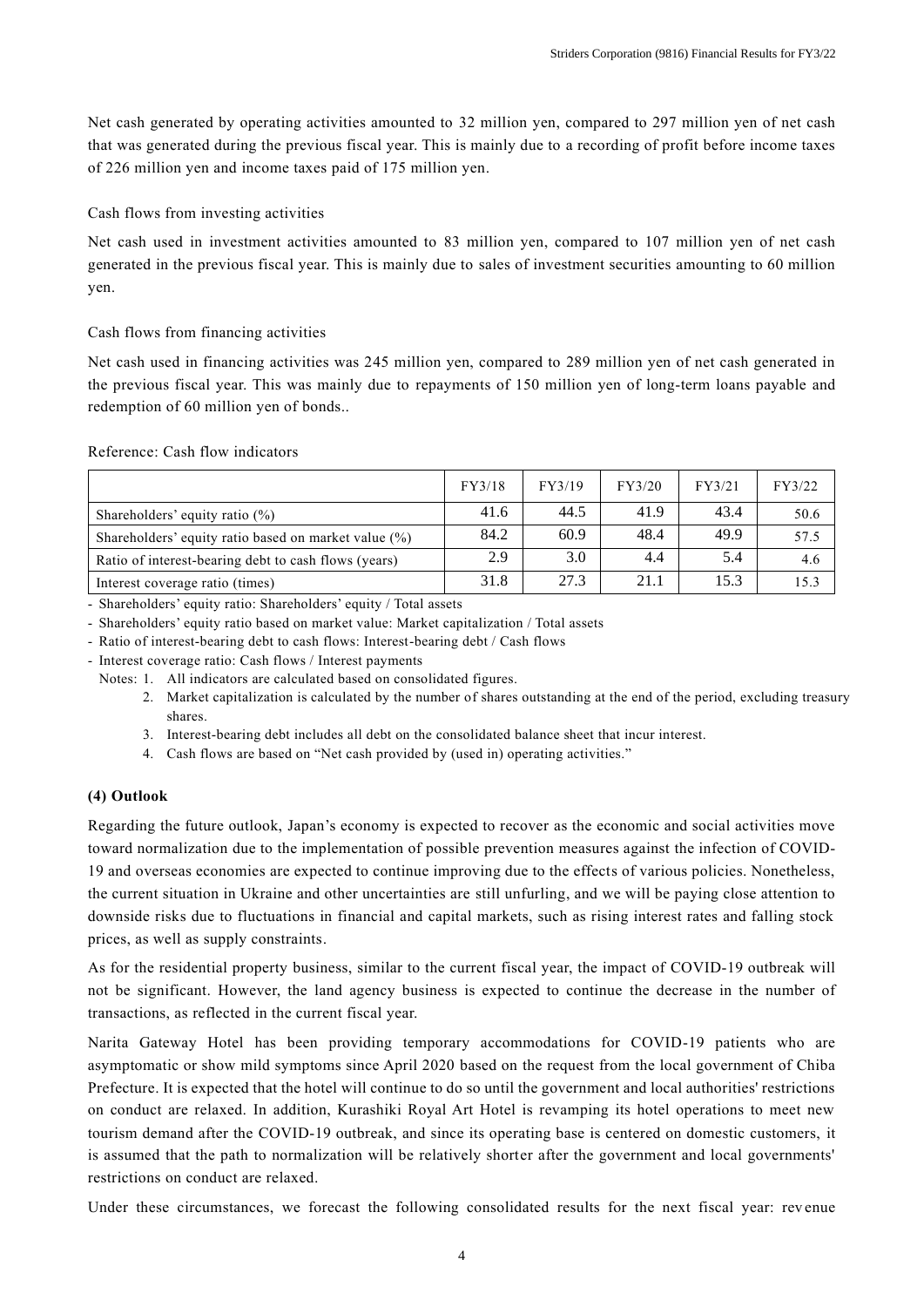increasing 4.0% year-on-year to 7,804 million yen, operating profit of 101 million yen compared to an operating loss of 33 million yen in the same period of the previous fiscal year, ordinary profit decreasing 34% to 135 million yen, and net income attributable to owners of parent is expected to decrease 47.8% to 88 million yen.

## **2. Basic Approach to the Selection of Accounting Standards**

The Group will continue to prepare its consolidated financial statements in accordance with Generally Accepted Accounting Principles in Japan for the time being to permit comparisons with prior years and with the financial data of other companies.

We will take suitable actions with regard to the application of International Financ ial Reporting Standards (IFRS) by taking into account associated factors in Japan and other countries.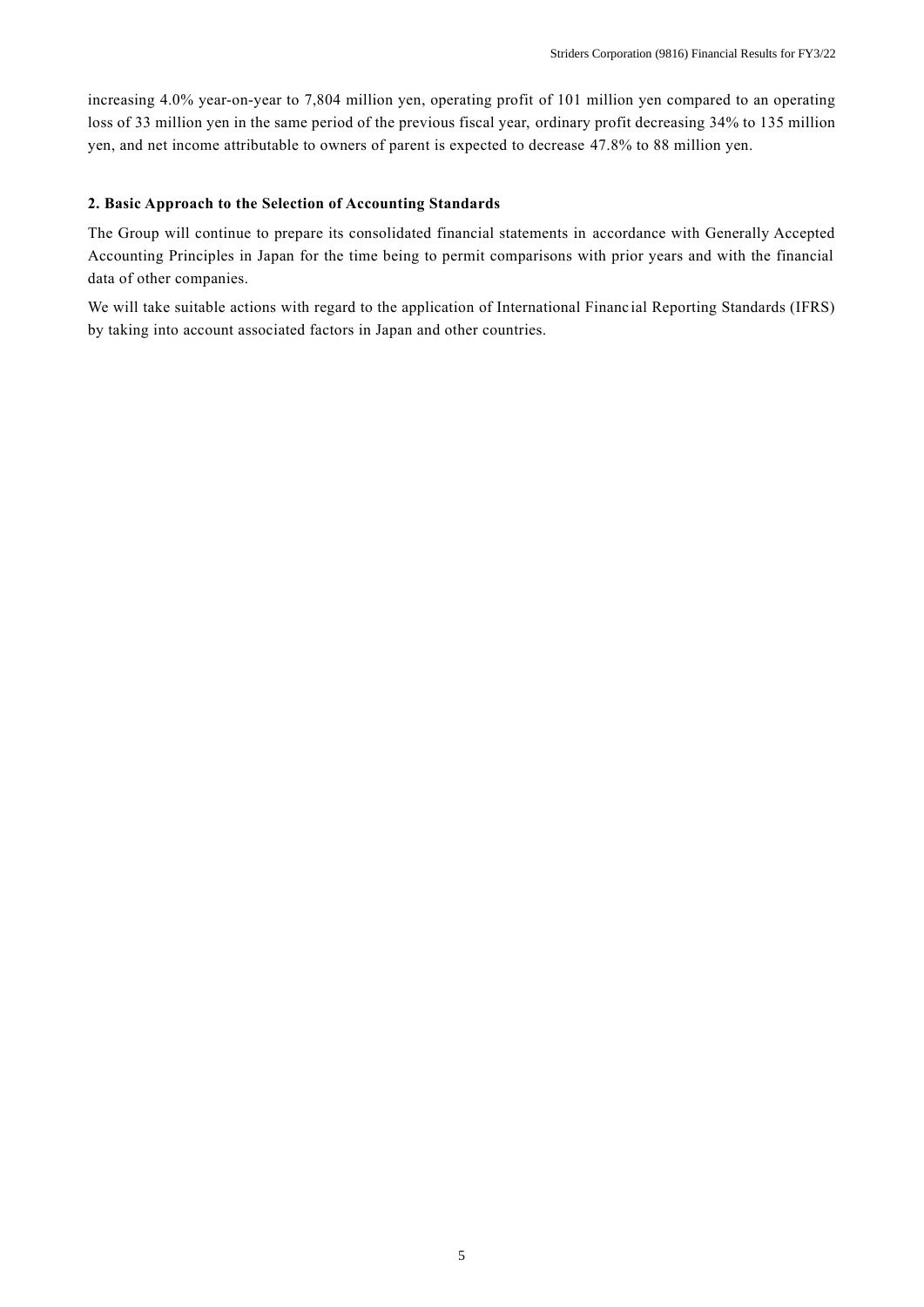## **3. Consolidated Financial Statements and Notes**

# **(1) Consolidated Balance Sheet**

| FY3/21<br>FY3/22<br>(As of Mar. 31, 2021)<br>(As of Mar. 31, 2022)<br>Assets<br>Current assets<br>2,894,896<br>Cash and deposits |            |
|----------------------------------------------------------------------------------------------------------------------------------|------------|
|                                                                                                                                  |            |
|                                                                                                                                  |            |
|                                                                                                                                  |            |
|                                                                                                                                  |            |
|                                                                                                                                  | 2,580,179  |
| 180,641<br>Accounts receivable-trade                                                                                             | 192,869    |
| 4,587<br>Securities                                                                                                              | 307        |
| 208,930<br>Inventory                                                                                                             | 158,402    |
| 108,093<br>Other                                                                                                                 | 117,069    |
| (29, 846)<br>Allowance for doubtful accounts                                                                                     | (2,558)    |
| 3,367,302<br>Total current assets                                                                                                | 3,046,268  |
| Non-current assets                                                                                                               |            |
| Property, plant and equipment                                                                                                    |            |
| 1,316,979<br>Buildings and structures                                                                                            | 1,321,403  |
| (447, 995)<br>Accumulated depreciation                                                                                           | (512, 257) |
| 868,983<br>Buildings and structures, net                                                                                         | 809,145    |
| 77,381<br>Machinery, equipment and vehicles                                                                                      | 56,589     |
| (60, 271)<br>Accumulated depreciation                                                                                            | (51, 551)  |
| 17,110<br>Machinery, equipment and vehicles, net                                                                                 | 5,038      |
| 199,460<br>Tools, furniture and fixtures                                                                                         | 194,770    |
| (142, 861)<br>Accumulated depreciation                                                                                           | (155, 557) |
| 56,598<br>Tools, furniture and fixtures, net                                                                                     | 39,213     |
| 348,663<br>Land                                                                                                                  | 348,663    |
| 30,193<br>Leased assets                                                                                                          | 30,193     |
| (3,982)<br>Accumulated depreciation                                                                                              | (8,761)    |
| 26,211<br>Leased assets, net                                                                                                     | 21,432     |
| 1,317,567<br>Total property, plant and equipment                                                                                 | 1,223,493  |
| Intangible assets                                                                                                                |            |
| 107,619<br>Goodwill                                                                                                              | 99,496     |
| 18,943<br>Other                                                                                                                  | 16,045     |
| 126,562<br>Total intangible assets                                                                                               | 115,542    |
| Investments and other assets                                                                                                     |            |
| 231,050<br>Investment securities                                                                                                 | 256,941    |
| 82,551<br>Shares of subsidiaries and associates                                                                                  | 70,616     |
| 28,593<br>Deferred tax assets                                                                                                    | 8,182      |
| 76,858<br>Other                                                                                                                  | 68,824     |
| (285)<br>Allowance for doubtful accounts                                                                                         | (190)      |
| 418,768<br>Total investments and other assets                                                                                    | 404,373    |
| 1,862,898<br>Total non-current assets                                                                                            | 1,743,408  |
| 5,230,200<br>Total assets                                                                                                        | 4,789,677  |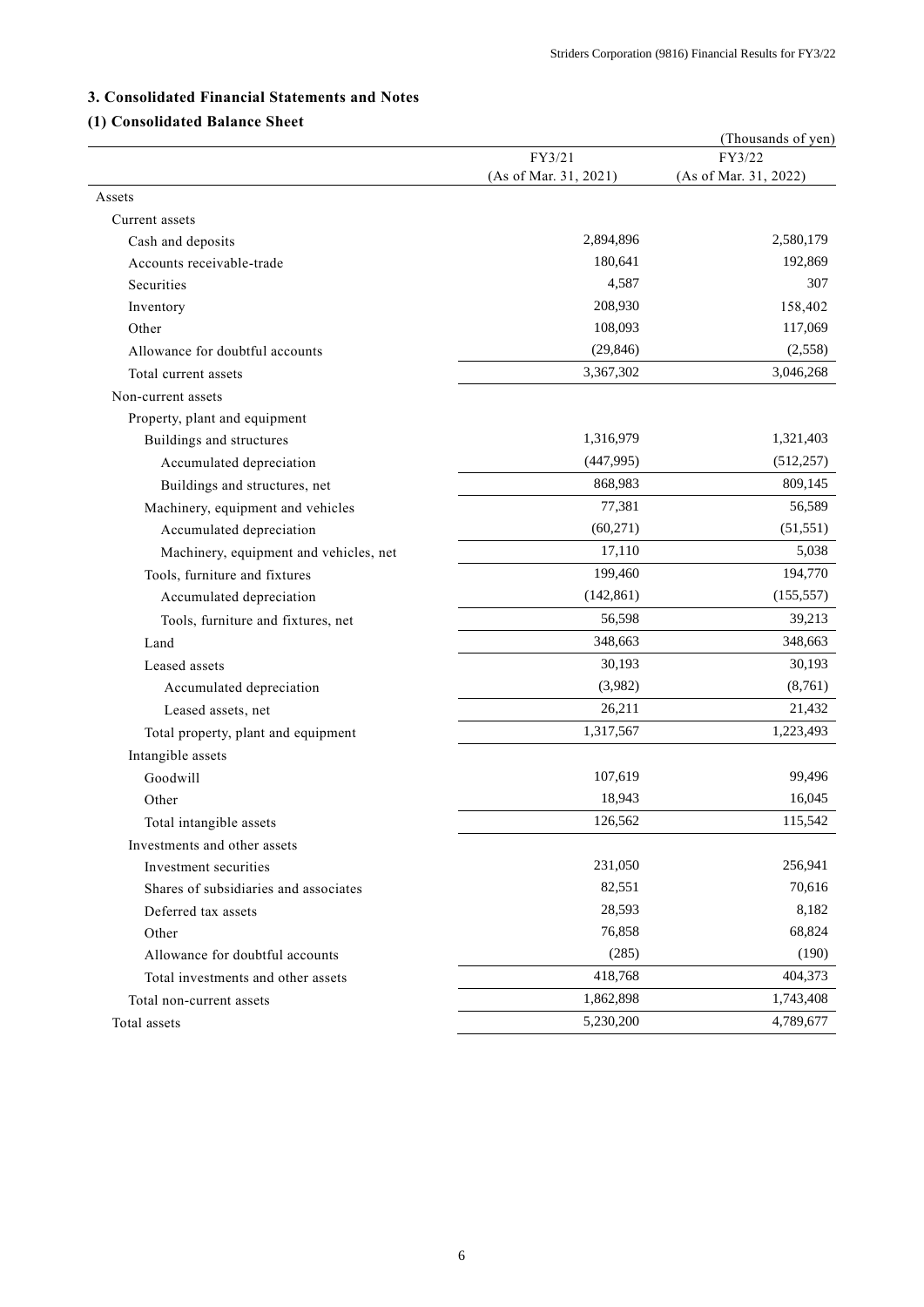|                                                             |                       | (Thousands of yen)              |
|-------------------------------------------------------------|-----------------------|---------------------------------|
|                                                             | FY3/21                | FY3/22<br>(As of Mar. 31, 2022) |
| Liabilities                                                 | (As of Mar. 31, 2021) |                                 |
| Current liabilities                                         |                       |                                 |
| Accounts payable-trade                                      | 124,036               | 113,560                         |
| Short-term borrowings                                       | 11,512                | 10,000                          |
| Current portion of bonds payable                            | 60,000                | 60,000                          |
|                                                             | 150,376               | 208,129                         |
| Current portion of long-term borrowings<br>Unearned revenue | 185,212               | 166,253                         |
|                                                             | 78,748                | 88,581                          |
| Accrued expenses                                            | 72,661                | 40,004                          |
| Accounts payable-other                                      |                       |                                 |
| Income taxes payable                                        | 75,442                | 17,926                          |
| Provision for bonuses                                       | 27,712                | 18,174                          |
| Deposits received                                           | 123,880               | 84,653                          |
| Interest rate swaps                                         | 15,017                | 7,985                           |
| Other                                                       | 126,944               | 82,579                          |
| Total current liabilities                                   | 1,051,545             | 897,847                         |
| Non-current liabilities                                     |                       |                                 |
| Bonds payable                                               | 260,000               | 200,000                         |
| Long-term borrowings                                        | 1,109,224             | 901,095                         |
| Retirement benefit liability                                | 61,805                | 10,917                          |
| Long-term leasehold and guarantee deposits received         | 192,470               | 157,477                         |
| Deferred tax liabilities                                    | 159,126               | 153,484                         |
| Other                                                       | 74,969                | 18,154                          |
| Total non-current liabilities                               | 1,857,595             | 1,441,130                       |
| <b>Total liabilities</b>                                    | 2,909,140             | 2,338,977                       |
| Net assets                                                  |                       |                                 |
| Shareholders' equity                                        |                       |                                 |
| Share capital                                               | 1,585,938             | 1,585,938                       |
| Capital surplus                                             | 109,730               | 109,730                         |
| Retained earnings                                           | 732,817               | 879,854                         |
| Treasury shares                                             | (144, 848)            | (148, 620)                      |
| Total shareholders' equity                                  | 2,283,637             | 2,426,902                       |
| Accumulated other comprehensive income                      |                       |                                 |
| Valuation difference on available-for-sale securities       | 8,599                 | (2,500)                         |
| Deferred gains or losses on hedges                          | (14, 834)             | (7,916)                         |
| Foreign currency translation adjustment                     | (2,373)               | 7,934                           |
| Remeasurements of defined benefit plans                     | (5,815)               |                                 |
| Total accumulated other comprehensive income                | (14, 424)             | (2,482)                         |
| Share acquisition rights                                    | 3,375                 | 3,375                           |
|                                                             | 48,471                | 22,904                          |
| Non-controlling interests                                   |                       |                                 |
| Total net assets                                            | 2,321,059             | 2,450,699                       |
| Total liabilities and net assets                            | 5,230,200             | 4,789,677                       |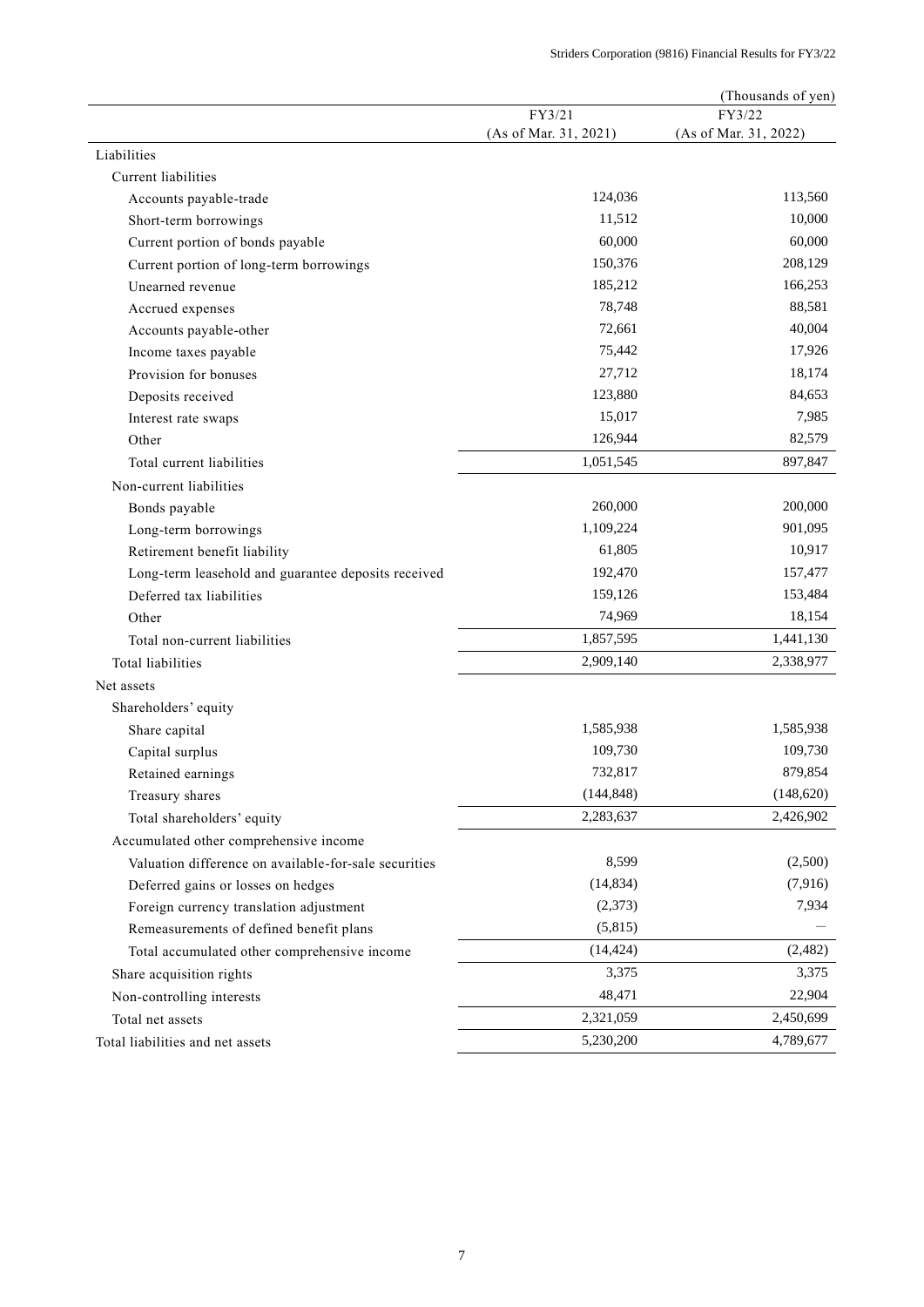# **(2) Consolidated Statements of Income and Comprehensive Income**

## **Consolidated Statement of Income**

|                                                                  |                                                | (Thousands of yen)               |
|------------------------------------------------------------------|------------------------------------------------|----------------------------------|
|                                                                  | FY3/21                                         | FY3/22                           |
| Net sales                                                        | $(Apr. 1, 2020 - Mar. 31, 2021)$<br>10,482,350 | $(Apr. 1, 2021 - Mar. 31, 2022)$ |
| Cost of sales                                                    | 8,447,166                                      | 7,505,806<br>5,721,481           |
|                                                                  | 2,035,183                                      | 1,784,324                        |
| Gross profit                                                     |                                                |                                  |
| Selling, general and administrative expenses                     | 1,920,779                                      | 1,818,260                        |
| Operating profit                                                 | 114,404                                        | (33,935)                         |
| Non-operating income                                             |                                                |                                  |
| Interest income                                                  | 2,947                                          | 904                              |
| Dividend income                                                  | 418                                            | 1                                |
| Gain on sales of securities                                      | 1,558                                          | 1,019                            |
| Share of profit of entities accounted for using equity<br>method |                                                | 1,564                            |
| Commission income                                                | 36,022                                         | 39,986                           |
| Foreign exchange gains                                           | 2,178                                          | 12,071                           |
| Subsidy income                                                   | 142,057                                        | 182,355                          |
| Other                                                            | 11,491                                         | 26,650                           |
| Total non-operating income                                       | 196,674                                        | 264,553                          |
| Non-operating expenses                                           |                                                |                                  |
| Interest expenses                                                | 16,859                                         | 14,865                           |
| Interest on bonds                                                | 2,478                                          | 2,094                            |
| Share of loss of entities accounted for using equity             | 60,427                                         |                                  |
| method                                                           |                                                |                                  |
| Loss on valuation of securities                                  | 246                                            | 179                              |
| Miscellaneous losses                                             | 1,760                                          | 3,761                            |
| Other                                                            | 838                                            | 4,287                            |
| Total non-operating expenses                                     | 82,611                                         | 25,188                           |
| Ordinary profit                                                  | 228,467                                        | 205,428                          |
| Extraordinary income                                             |                                                |                                  |
| Gain on forgiveness of debts                                     | 78,710                                         |                                  |
| Gain on sales of investment securities                           |                                                | 9,534                            |
| Gain on sales of shares of subsidiaries                          | 6,157                                          | 13,331                           |
| Other                                                            | 4,958                                          |                                  |
| Total extraordinary income                                       | 89,826                                         | 22,866                           |
| Extraordinary losses                                             |                                                |                                  |
| Loss on sales of investment securities                           | 20,407                                         | 1,612                            |
| Loss from Impairment                                             | 38,959                                         |                                  |
| Other                                                            | 778                                            | 292                              |
| Total extraordinary losses                                       | 60,145                                         | 1,904                            |
| Profit before distributions of profit or loss on silent          | 258,147                                        | 226,391                          |
| partnerships and income taxes                                    |                                                |                                  |
| Distributions of profit or loss on silent partnerships           | (429)                                          |                                  |
| Profit before income taxes                                       | 258,577                                        | 226,391                          |
| Income taxes-current                                             | 118,211                                        | 77,021                           |
| Income taxes-deferred                                            | 10,542                                         | 6,724                            |
| Total income taxes                                               | 128,754                                        | 83,745                           |
| Profit                                                           | 129,822                                        | 142,645                          |
| Profit (loss) attributable to non-controlling interests          | 15,650                                         | (26,292)                         |
| Profit attributable to owners of parent                          | 114,172                                        | 168,937                          |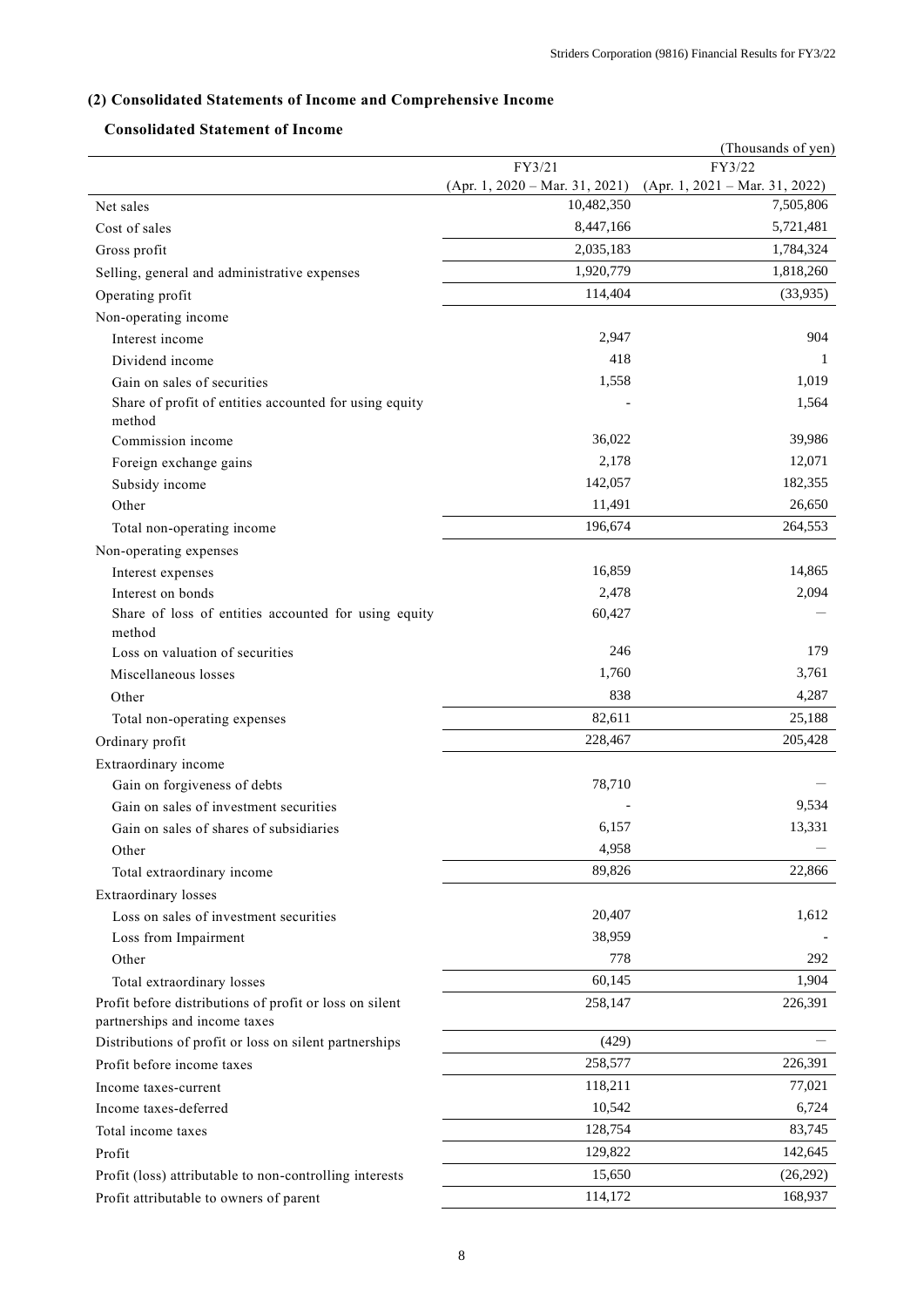|                                                       |                                  | (Thousands of yen)               |
|-------------------------------------------------------|----------------------------------|----------------------------------|
|                                                       | FY3/21                           | FY3/22                           |
|                                                       | $(Apr. 1, 2020 - Mar. 31, 2021)$ | $(Apr. 1, 2021 - Mar. 31, 2022)$ |
| Profit                                                | 129,822                          | 142,645                          |
| Other comprehensive income                            |                                  |                                  |
| Valuation difference on available-for-sale securities | 20,245                           | (9,112)                          |
| Deferred gains or losses on hedges                    | 6,598                            | 6,917                            |
| Foreign currency translation adjustment               | (167)                            | 7,807                            |
| Remeasurements of defined benefit plans, net of tax   | (773)                            | 4,523                            |
| Total other comprehensive income                      | 25,902                           | 10,135                           |
| Comprehensive income                                  | 155,725                          | 152,781                          |
| Comprehensive income attributable to:                 |                                  |                                  |
| Owners of parent                                      | 144,112                          | 178,347                          |
| Non-controlling interests                             | 11,612                           | (25,566)                         |

# **Consolidated Statement of Comprehensive Income**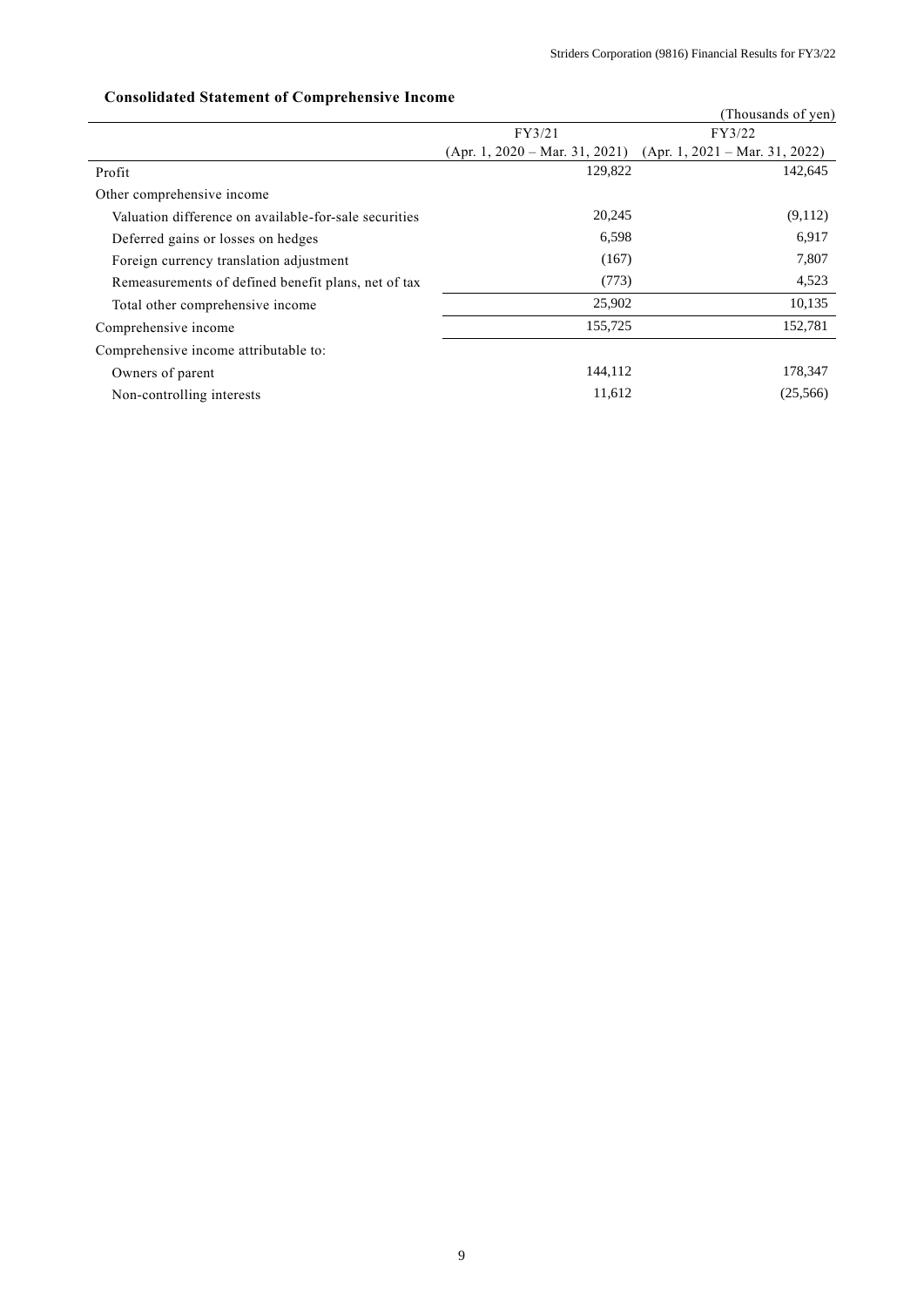# **(3) Consolidated Statement of Changes in Equity**

FY3/21 (Apr. 1, 2020 – Mar. 31, 2021)

|                                                         |               |                 |                      |                 | (Thousands of yen)            |
|---------------------------------------------------------|---------------|-----------------|----------------------|-----------------|-------------------------------|
|                                                         |               |                 | Shareholders' equity |                 |                               |
|                                                         | Share capital | Capital surplus | Retained<br>earnings | Treasury shares | Total shareholders'<br>equity |
| Balance at beginning of period                          | 1,583,825     | 107,616         | 592,962              | (144, 839)      | 2,139,565                     |
| Changes during period                                   |               |                 |                      |                 |                               |
| Issuance of new shares                                  | 2,113         | 2,113           |                      |                 | 4,227                         |
| Dividend of surplus                                     |               |                 | (25, 415)            |                 | (25, 415)                     |
| Profit attributable to owners of<br>parent              |               |                 | 114,172              |                 | 114,172                       |
| Purchase of treasury shares                             |               |                 |                      | (9)             | (9)                           |
| Change of scope of equity<br>method                     |               |                 | 51,098               |                 | 51,098                        |
| Net changes in items other<br>than shareholders' equity |               |                 |                      |                 |                               |
| Total changes during period                             | 2,113         | 2,113           | 139,854              | (9)             | 144,072                       |
| Balance at end of period                                | 1,585,938     | 109,730         | 732,817              | (144, 848)      | 2,283,637                     |

|                                                               |                                                                       |                                             |                                                  |                                                       |                                                          |                                |                                  | (Thousands of yen)  |
|---------------------------------------------------------------|-----------------------------------------------------------------------|---------------------------------------------|--------------------------------------------------|-------------------------------------------------------|----------------------------------------------------------|--------------------------------|----------------------------------|---------------------|
|                                                               | Accumulated other comprehensive income                                |                                             |                                                  |                                                       |                                                          |                                |                                  |                     |
|                                                               | Valuation<br>difference<br>on<br>available-<br>for-sale<br>securities | Deferred<br>gains or<br>losses on<br>hedges | Foreign<br>currency<br>translation<br>adjustment | Remeasure-<br>ments of<br>defined<br>benefit<br>plans | Total<br>accumulated<br>other<br>comprehensive<br>income | Share<br>acquisition<br>rights | Non-<br>controlling<br>interests | Total net<br>assets |
| Balance at<br>beginning of period                             | (13,092)                                                              | (21, 432)                                   | (3,503)                                          | (6, 336)                                              | (44, 364)                                                | 3,402                          | 35,065                           | 2,133,668           |
| Changes during<br>period                                      |                                                                       |                                             |                                                  |                                                       |                                                          |                                |                                  |                     |
| Issuance of new<br>shares                                     |                                                                       |                                             |                                                  |                                                       |                                                          | (27)                           |                                  | 4,200               |
| Dividend of<br>surplus                                        |                                                                       |                                             |                                                  |                                                       |                                                          |                                |                                  | (25, 415)           |
| Profit attributable<br>to owners of<br>parent                 |                                                                       |                                             |                                                  |                                                       |                                                          |                                |                                  | 114,172             |
| Purchase of<br>treasury shares                                |                                                                       |                                             |                                                  |                                                       |                                                          |                                |                                  | (9)                 |
| Change of scope<br>of equity method                           |                                                                       |                                             |                                                  |                                                       |                                                          |                                |                                  | 51,098              |
| Net changes in<br>items other than<br>shareholders'<br>equity | 21,691                                                                | 6,598                                       | 1,130                                            | 520                                                   | 29,939                                                   |                                | 13,406                           | 43,346              |
| Total changes<br>during period                                | 21,691                                                                | 6,598                                       | 1,130                                            | 520                                                   | 29,939                                                   | (27)                           | 13,406                           | 187,391             |
| Balance at end of<br>period                                   | 8,599                                                                 | (14, 834)                                   | (2,373)                                          | (5,815)                                               | (14, 424)                                                | 3,375                          | 48,471                           | 2,321,059           |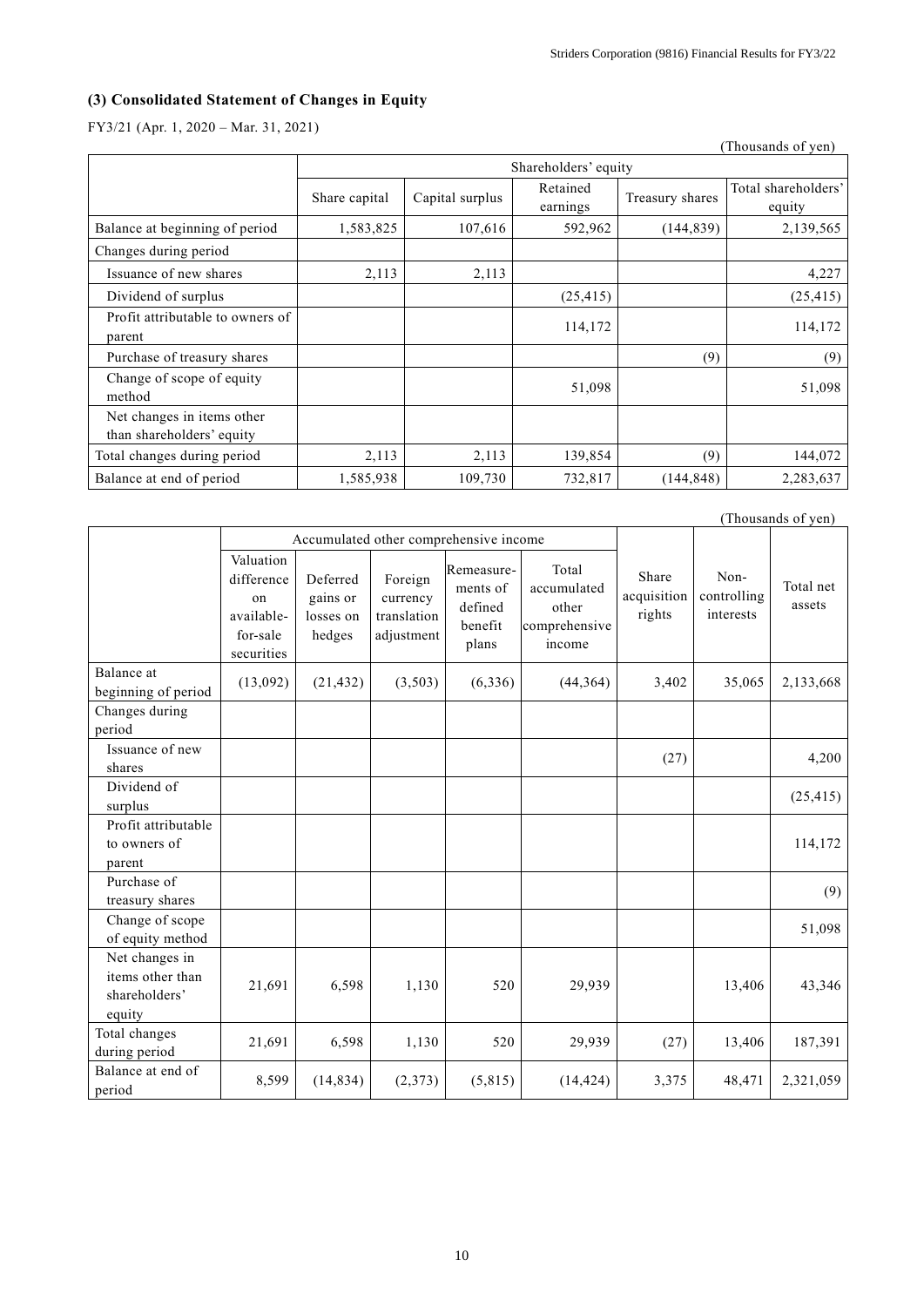## FY3/22 (Apr. 1, 2021 – Mar. 31, 2022)

(Thousands of yen)

|                                                                                        |               |                 | Shareholders' equity |                 |                               |
|----------------------------------------------------------------------------------------|---------------|-----------------|----------------------|-----------------|-------------------------------|
|                                                                                        | Share capital | Capital surplus | Retained<br>earnings | Treasury shares | Total shareholders'<br>equity |
| Balance at beginning of period                                                         | 1,585,938     | 109,730         | 732,817              | (144, 848)      | 2,283,637                     |
| Changes during period                                                                  |               |                 |                      |                 |                               |
| Issuance of new shares                                                                 |               |                 |                      |                 |                               |
| Dividend of surplus                                                                    |               |                 | (25, 460)            |                 | (25, 460)                     |
| Profit attributable to owners of<br>parent                                             |               |                 | 168,937              |                 | 168,937                       |
| Changes in retained earnings<br>due to exclusion of<br>subsidiaries from consolidation |               |                 | 3,560                |                 | 3,560                         |
| Purchase of treasury shares                                                            |               |                 |                      | (3,772)         | (3,772)                       |
| Net changes in items other<br>than shareholders' equity                                |               |                 |                      |                 |                               |
| Total changes during period                                                            |               |                 | 147,036              | (3,772)         | 143,264                       |
| Balance at end of period                                                               | 1,585,938     | 109,730         | 879,854              | (148, 620)      | 2,426,902                     |

|                                                                                                 |                                                                       |                                             |                                                  | (Thousands of yen)                                    |                                                          |                                |                                  |                     |
|-------------------------------------------------------------------------------------------------|-----------------------------------------------------------------------|---------------------------------------------|--------------------------------------------------|-------------------------------------------------------|----------------------------------------------------------|--------------------------------|----------------------------------|---------------------|
|                                                                                                 |                                                                       | Accumulated other comprehensive income      |                                                  |                                                       |                                                          |                                |                                  |                     |
|                                                                                                 | Valuation<br>difference<br>on<br>available-<br>for-sale<br>securities | Deferred<br>gains or<br>losses on<br>hedges | Foreign<br>currency<br>translation<br>adjustment | Remeasure-<br>ments of<br>defined<br>benefit<br>plans | Total<br>accumulated<br>other<br>comprehensive<br>income | Share<br>acquisition<br>rights | Non-<br>controlling<br>interests | Total net<br>assets |
| Balance at<br>beginning of period                                                               | 8,599                                                                 | (14, 834)                                   | (2,373)                                          | (5,815)                                               | (14, 424)                                                | 3,375                          | 48,471                           | 2,321,059           |
| Changes during<br>period                                                                        |                                                                       |                                             |                                                  |                                                       |                                                          |                                |                                  |                     |
| Issuance of new<br>shares                                                                       |                                                                       |                                             |                                                  |                                                       |                                                          |                                |                                  |                     |
| Dividend of<br>surplus                                                                          |                                                                       |                                             |                                                  |                                                       |                                                          |                                |                                  | (25, 460)           |
| Profit attributable<br>to owners of<br>parent                                                   |                                                                       |                                             |                                                  |                                                       |                                                          |                                |                                  | 168,937             |
| Changes in<br>retained earnings<br>due to exclusion<br>of subsidiaries<br>from<br>consolidation |                                                                       |                                             |                                                  |                                                       |                                                          |                                |                                  | 3,560               |
| Purchase of<br>treasury shares                                                                  |                                                                       |                                             |                                                  |                                                       |                                                          |                                |                                  | (3,772)             |
| Net changes in<br>items other than<br>shareholders'<br>equity                                   | 11,099                                                                | 6,917                                       | 10,307                                           | 5,815                                                 | 11,942                                                   |                                | (25, 566)                        | (13, 624)           |
| Total changes<br>during period                                                                  | 11,099                                                                | 6,917                                       | 10,307                                           | 5,815                                                 | 11,942                                                   |                                | (25,566)                         | 129,639             |
| Balance at end of<br>period                                                                     | (2,500)                                                               | (7,916)                                     | 7,934                                            |                                                       | (2, 482)                                                 | 3,375                          | 22,904                           | 2,450,699           |

11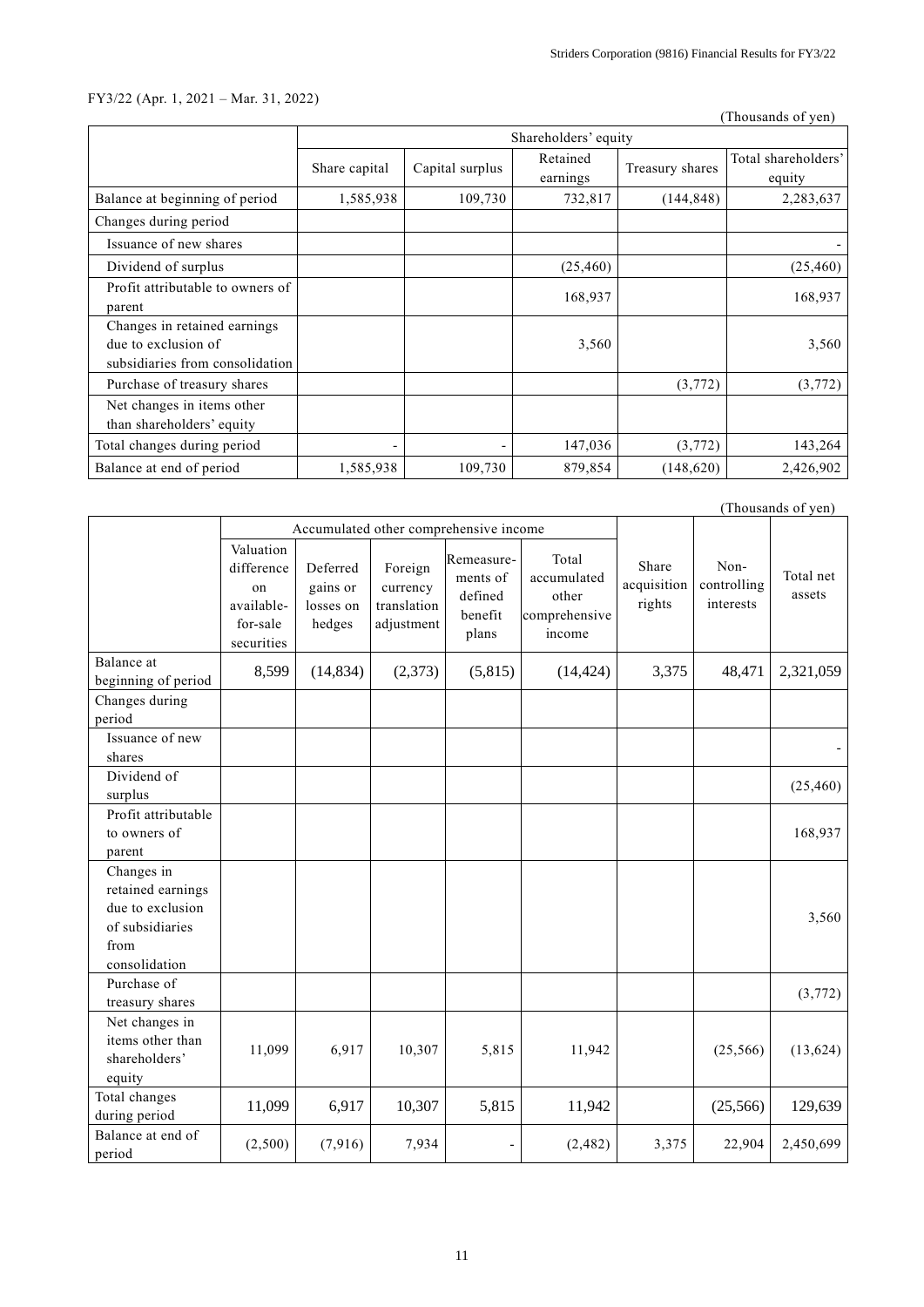## (Thousands of yen) FY3/21 (Apr. 1, 2020 – Mar. 31, 2021) (Apr. 1, 2021 – Mar. 31, 2022) FY3/22 Cash flows from operating activities Profit before income taxes 258,577 226,391 Depreciation 106,229 Impairment loss 38,959 Amortization of goodwill and the set of the set of the set of the set of the set of the set of the set of the set of the set of the set of the set of the set of the set of the set of the set of the set of the set of the se Increase (decrease) in allowance for doubtful accounts (681) (681) 120 Increase (decrease) in other provisions 1,583 (9,152) Loss (gain) on valuation of securities 246 Loss (gain) on sales of investment securities 20,407 (7,922) Subsidy income (142,057) (182,355) (182,355) Loss (gain) on sales of shares of subsidiaries and associates - (13,331) Gain (loss) on sales of non-current assets 400 m  $\frac{292}{292}$ Distributions of profit or loss on silent partnerships (429) Interest and dividend income (3,366) (905) Interest expenses on borrowings and bonds 19,338 16,960 Gain on forgiveness of debts (78,710)  $-$ Foreign exchange losses (gains) (435) (12,070) Share of loss (profit) of entities accounted for using equity method 60,427 (1,564) Loss (gain) on sales of securities (1,019) (1,019) Decrease (increase) in trade receivables 112,927 (43,110) Decrease (increase) in inventories 83,544 (54,356) Increase (decrease) in trade payables (97,367) 29,359 Increase (decrease) in deposits received (5,155) (38,454) Increase (decrease) in leasehold and guarantee deposits received (28,530) (34,992) Other, (101,077) 37,182 Subtotal 264,565 25,422 Interest and dividends received 3,366 3,366 14,404 Interest paid (16,133) (16,133) Income taxes refund 1,318 Income taxes paid  $(96,730)$   $(175,160)$ Subsidy received 142,057 182,355 Net cash provided by (used in) operating activities 297,350 32,206 Cash flows from investing activities Proceeds from sales of shares of subsidiaries and associates 14,287 Purchase of securities (10,043) (3,317) Proceeds from sales of securities 68,491 Purchase of property, plant and equipment (10,778) (13,002) Proceeds from sales of property, plant and equipment  $\sim$  58 Purchase of intangible assets (4,318) (6,860) Purchase of investment securities (32,266) (60,152) Proceeds from sales of investment securities 95,371 29,721 29,721 Payments for investments in silent partnerships (4) (5) Proceeds from withdrawal of time deposits and the series of the series of the series of the series of the series of the series of the series of the series of the series of the series of the series of the series of the seri Payments for sales of shares of subsidiaries resulting in change in scope of consolidation  $(21,294)$ Other, (2,839) (47,589)

#### **(4) Consolidated Statement of Cash Flows**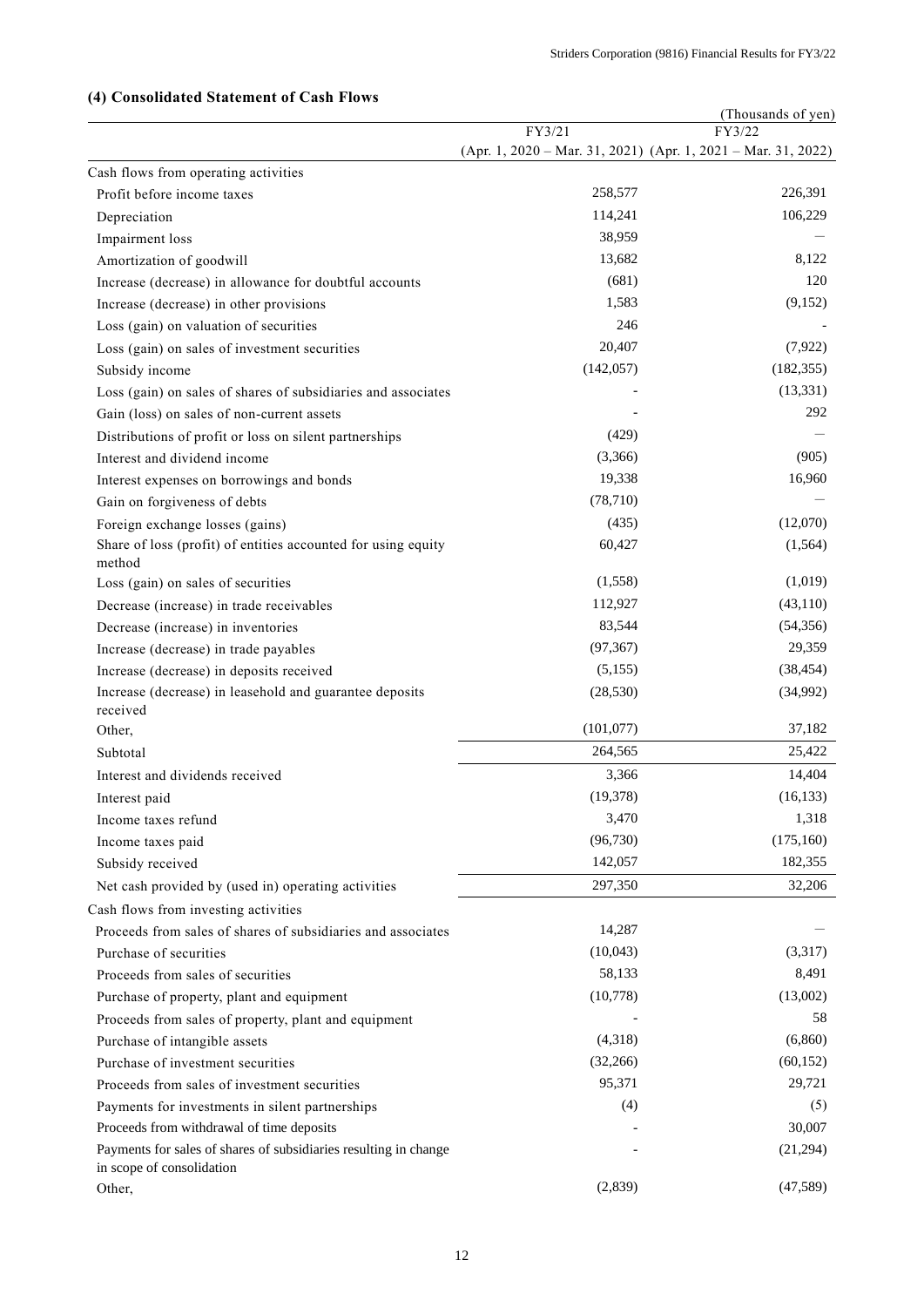Net cash provided by (used in) investing activities 107,541 (83,941)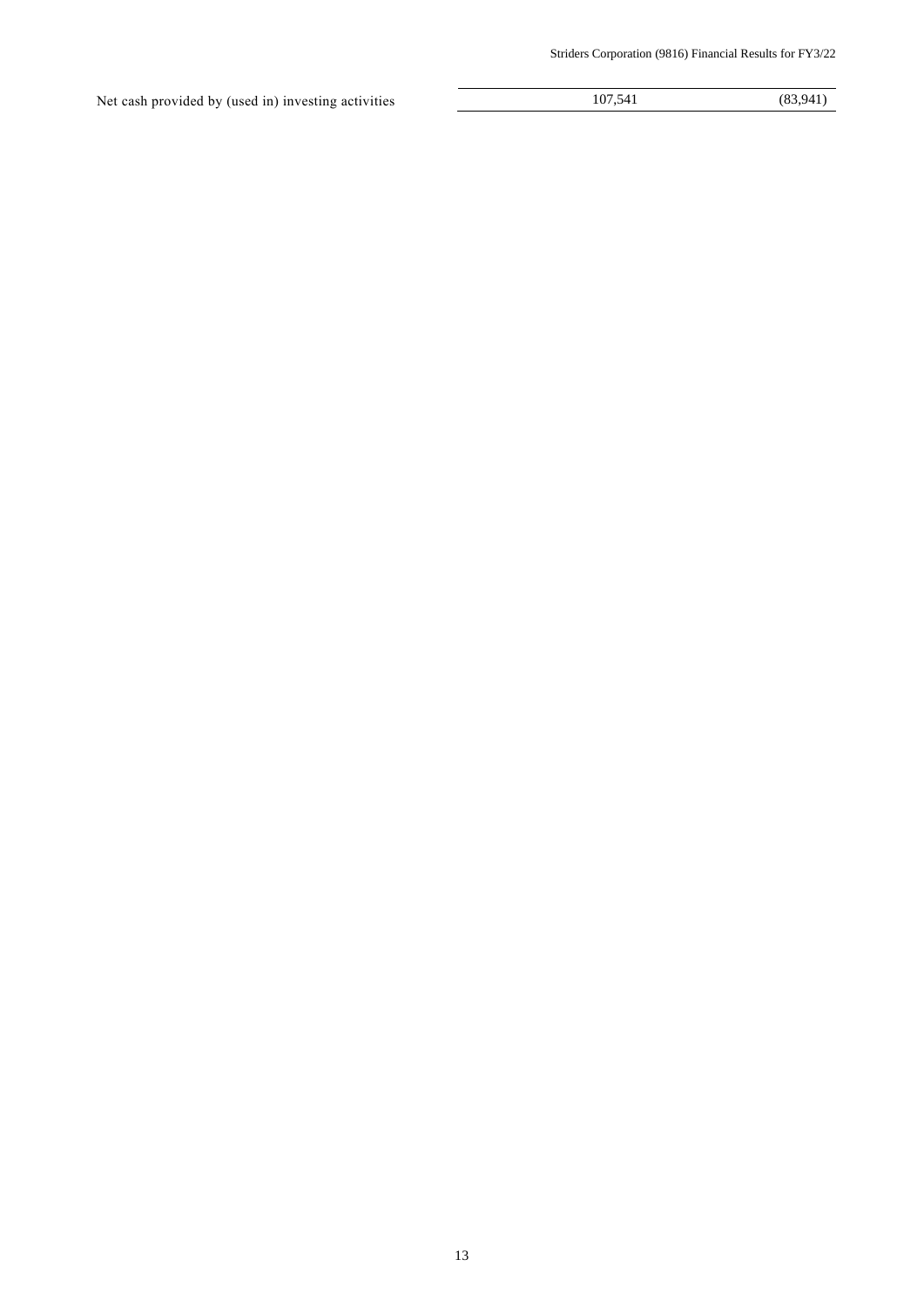|                                                             |                          | (Thousands of yen)                                                |
|-------------------------------------------------------------|--------------------------|-------------------------------------------------------------------|
|                                                             | FY3/21                   | FY3/22                                                            |
|                                                             |                          | $(Apr. 1, 2020 - Mar. 31, 2021)$ $(Apr. 1, 2021 - Mar. 31, 2022)$ |
| Cash flows from financing activities                        |                          |                                                                   |
| Repayments of lease obligations                             | (3,908)                  | (5,237)                                                           |
| Increase (decrease) in short-term borrowings                | $\overline{\phantom{a}}$ | (932)                                                             |
| Redemption of bonds                                         | (60,000)                 | (60,000)                                                          |
| Proceeds from long-term borrowings                          | 529,944                  |                                                                   |
| Repayments of long-term borrowings                          | (158, 735)               | (150, 376)                                                        |
| Purchase of treasury shares                                 | (9)                      | (3,840)                                                           |
| Dividends paid                                              | (22,186)                 | (25, 149)                                                         |
| Other,                                                      | 4,200                    |                                                                   |
| Net cash provided by (used in) financing activities         | 289,305                  | (245, 535)                                                        |
| Effect of exchange rate change on cash and cash equivalents | (1,800)                  | 14,083                                                            |
| Net increase (decrease) in cash and cash equivalents        | 692,396                  | (283, 187)                                                        |
| Cash and cash equivalents at beginning of period            | 1,990,496                | 2,682,893                                                         |
| Cash and cash equivalents at end of period                  | 2,682,893                | 2,399,706                                                         |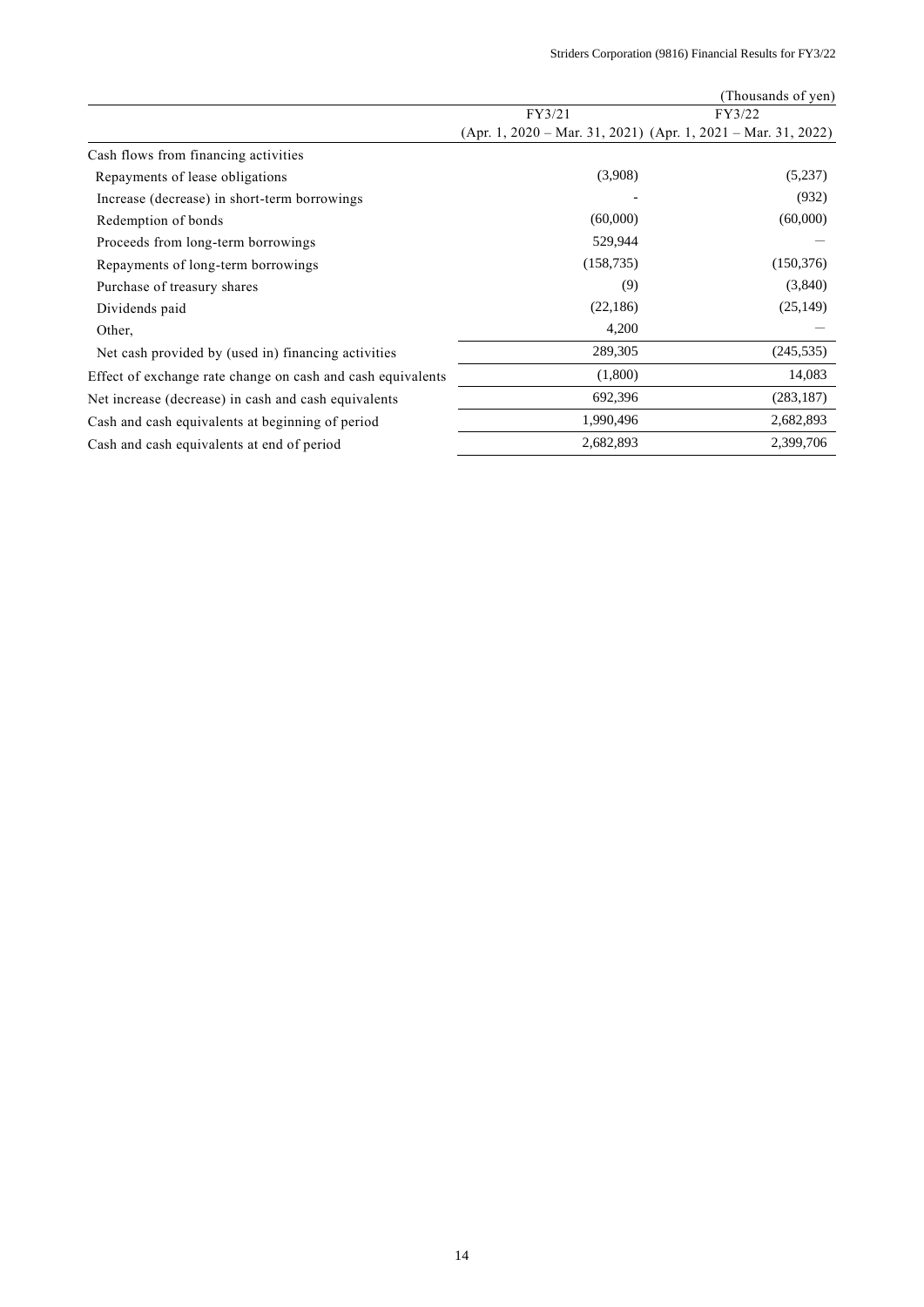## **(5) Notes to Consolidated Financial Statements**

## **Going Concern Assumption**

There is no applicable information.

## **Changes in Accounting Policies**

The Company has adopted the "Accounting Standard for Revenue Recognition" (ASBJ Statement No. 29, March 31, 2020, hereinafter referred to as the "Revenue Recognition Accounting Standard") from the beginning of the first quarter of the current fiscal year and recognizes revenue at the amount expected to be received in exchange for the promised goods or services when control of the goods or services is transferred to the customer. For the application of the revenue recognition accounting standard, the Company has followed the transitional treatment prescribed in the proviso of Paragraph 84 of the revenue recognition accounting standard, and the cumulative effect of retroactively applying the new accounting policy prior to the beginning of the current first quarter has been added to or deducted from retained earnings at the beginning of the current first quarter, and the new accounting policy has been applied from the relevant beginning balance. However, the new accounting policy has not been applied retrospectively to contracts for which almost all revenue amounts were recognized in accordance with the previous treatment prior to the beginning of the current fiscal year by applying the method prescribed in Paragraph 86 of the Accounting Standard for Revenue Recognition. The Company has applied the method prescribed in Paragraph 86 and Note (1) of the Accounting Standard for Revenue Recognition to account for contract modifications made prior to the beginning of the current fiscal year based on the contract terms after reflecting all contract modifications, and the cumulative effect of such modifications has been added to or deducted from retained earnings at the beginning of the current fiscal year.

As a result, there is no impact on profit and loss for the current fiscal year or on the balance of retained earnings at the beginning of the current fiscal year.

In accordance with the transitional treatment stipulated in Paragraph 89-3 of the Accounting Standard for Revenue Recognition, notes related to revenue recognition for the previous fiscal year are not presented.

#### **Changes in Presentation Method**

#### (Consolidated Balance Sheet)

"Real estate for sale" which was recorded under Current assets, is now included in "Inventory" from the current fiscal year because it has become insignificant in terms of amount.

## (Consolidated Statement of Income)

The costs of setting up the art exhibition hall, etc., which were previously included in "Other" under "Non operating Expenses" are now included in "Miscellaneous Losses" from the current fiscal year due to their increased importance in terms of amount.

"Gain on sales of shares of subsidiaries", which was included in "Other" under "Extraordinary income" in the previous fiscal year, is now separately presented in the current fiscal year due to its increased importance in terms of amount.

#### **Segment and Other Information**

#### **Segment Information**

### 1. Outline of reportable segments

The reportable segments of the Company are the constituent units for which separate financial information is available and which are subject to periodic reviews by the Board of Directors to determine allocations of resources and to evaluate performance.

The Group has consolidated subsidiaries that are mainly categorized in accordance with business activities. These consolidated subsidiaries determine comprehensive strategies and conduct business activities as a unified business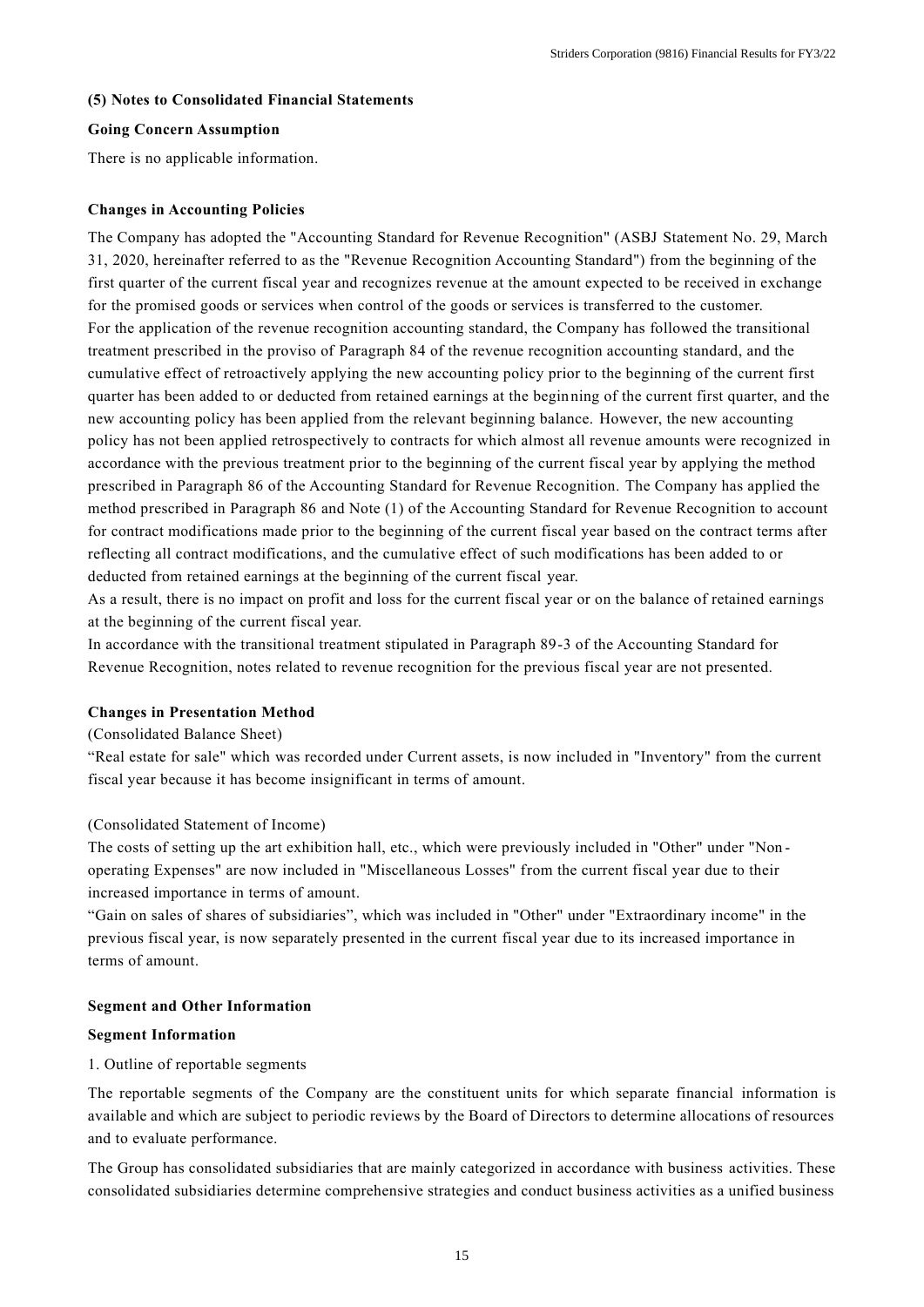unit.

The Group is composed of segments by line of business, of which there are three reportable segments based on the scale of business: Real Estate Business, Hotel Business, and Overseas Business.

The Real Estate Business is engaged in management of apartments and other properties and real estate brokerage; the Hotel Business in operation of hotels; and the Overseas Business in business investments mainly in the Asian region and developing countries.

2. Calculation method of the amounts of net sales, profit/loss, assets, liabilities and other items by reportable segment

The accounting methods used for reportable operating segments are generally the same as those described in "Significant Accounting Policies in the Preparation of Consolidated Financial Statements."

Profits for reportable segments are generally operating profit. Inter-segment sales and transfers are based on prevailing market prices.

## **Application of Accounting Standard for Revenue Recognition, etc.**

As described in "Changes in Accounting Policies," the Company has adopted the Accounting Standard for Revenue Recognition, etc., from the beginning of the current fiscal year, and has changed the accounting method for revenue recognition, and has similarly changed the method for calculating profit or loss in the business segments. However, this change has no impact on net sales or segment profit for the current fiscal year.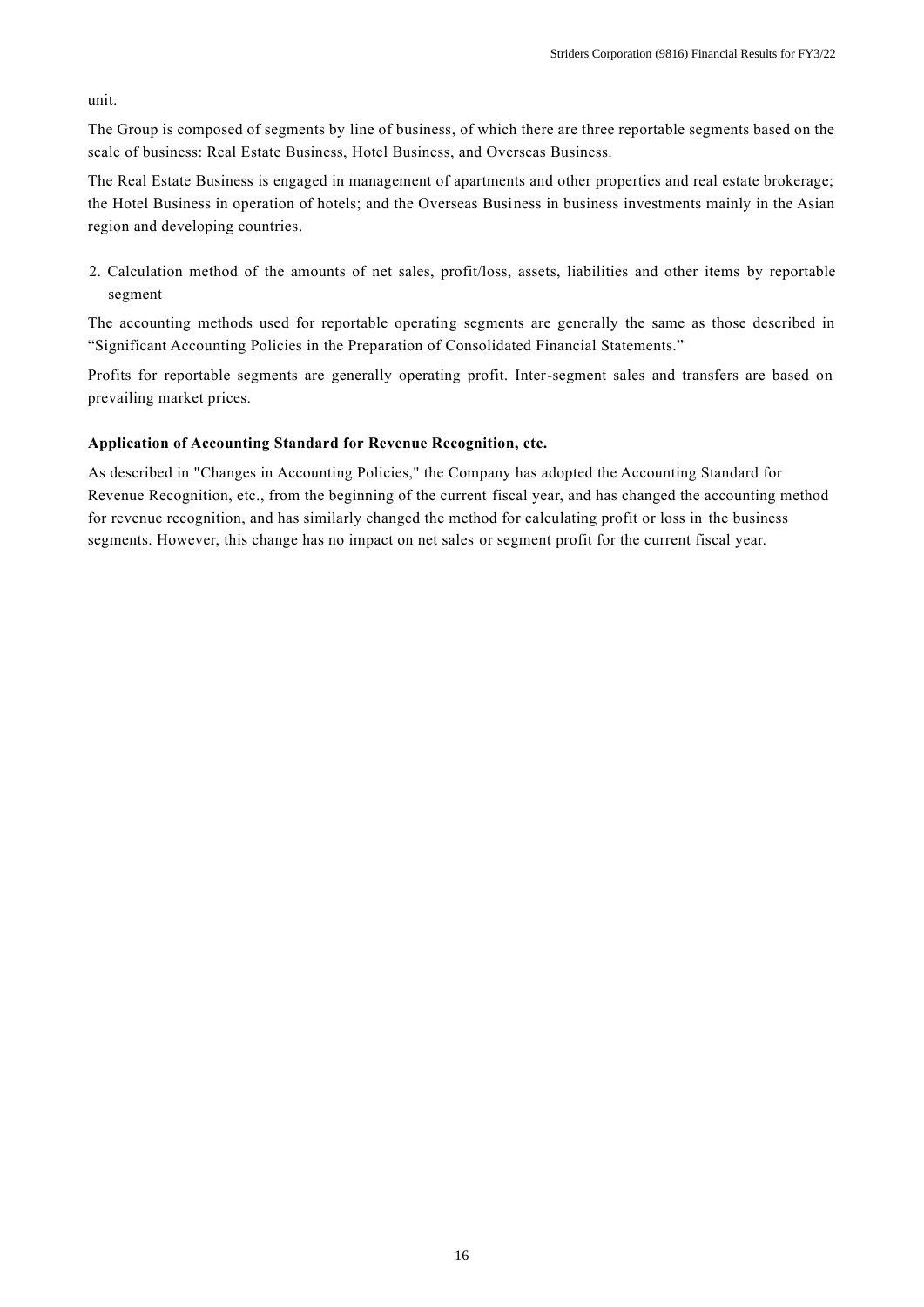3. Information pertaining to net sales, profit/loss, assets, liabilities and other items in reportable segments

| FY3/21 (Apr. 1, 2020 - Mar. 31, 2021)                                        |                                |                          |                             |            |                   |            |                             | (Thousands of yen)                  |
|------------------------------------------------------------------------------|--------------------------------|--------------------------|-----------------------------|------------|-------------------|------------|-----------------------------|-------------------------------------|
|                                                                              |                                |                          | Reportable Segment          |            |                   |            | Adjustment                  | Amount in the<br>consolidated       |
|                                                                              | Real Estate<br><b>Business</b> | Hotel<br><b>Business</b> | Overseas<br><b>Business</b> | Total      | Other<br>(Note 1) | Total      | (Notes $2, 3$ )<br>and $4)$ | financial<br>statements<br>(Note 5) |
| Net sales                                                                    |                                |                          |                             |            |                   |            |                             |                                     |
| Sales to external<br>customers                                               | 8,706,397                      | 954,635                  | 435,124                     | 10,096,157 | 386,192           | 10,482,350 |                             | 10,482,350                          |
| Inter-segment<br>sales and<br>transfers                                      |                                | 363                      |                             | 363        |                   | 363        | (363)                       |                                     |
| Total                                                                        | 8,706,397                      | 954,998                  | 435,124                     | 10,096,520 | 386,192           | 10,482,713 | (363)                       | 10,482,350                          |
| Segment profit<br>$(\text{loss})$                                            | 299,427                        | 37,444                   | (40, 419)                   | 296,452    | 19,376            | 315,828    | (201, 424)                  | 114,404                             |
| Segment assets                                                               | 1,147,363                      | 2,096,989                | 312,557                     | 3,556,910  | 514,128           | 4,071,039  | 1,159,161                   | 5,230,200                           |
| Other items                                                                  |                                |                          |                             |            |                   |            |                             |                                     |
| Depreciation                                                                 | 12,498                         | 91,725                   | 5,053                       | 109,277    | 2,646             | 111,923    | 2,317                       | 114,241                             |
| Amortization of<br>goodwill                                                  |                                | 8,122                    | 5,560                       | 13,682     |                   | 13,682     |                             | 13,682                              |
| Share of profit of<br>entities<br>accounted for<br>using equity<br>method    |                                |                          |                             |            | (60, 427)         | (60, 427)  |                             | (60, 427)                           |
| Increase in<br>property, plant<br>and equipment,<br>and intangible<br>assets | 36,245                         | 6,464                    | 86                          | 42,796     | 419               | 43,216     | 3,174                       | 46,390                              |

Notes: 1. The "Other" business segment consists of activities that are not included in any of the reportable segments, and is primarily engaged in the information technology business and the food business.

2. The adjustment of minus (201,424) thousand yen to segment profit (loss) is mainly personnel and other expenses for administrative departments.

3. The adjustments to segment assets and depreciation are for corporate assets and depreciation that are not allocated to reportable segments.

4. The adjustment to increases in property, plant and equipment and intangible assets is the sum of company -wide assets that are not allocated to reportable segments.

5. Segment profit (loss) is adjusted with operating profit shown on the consolidated stat ement of income.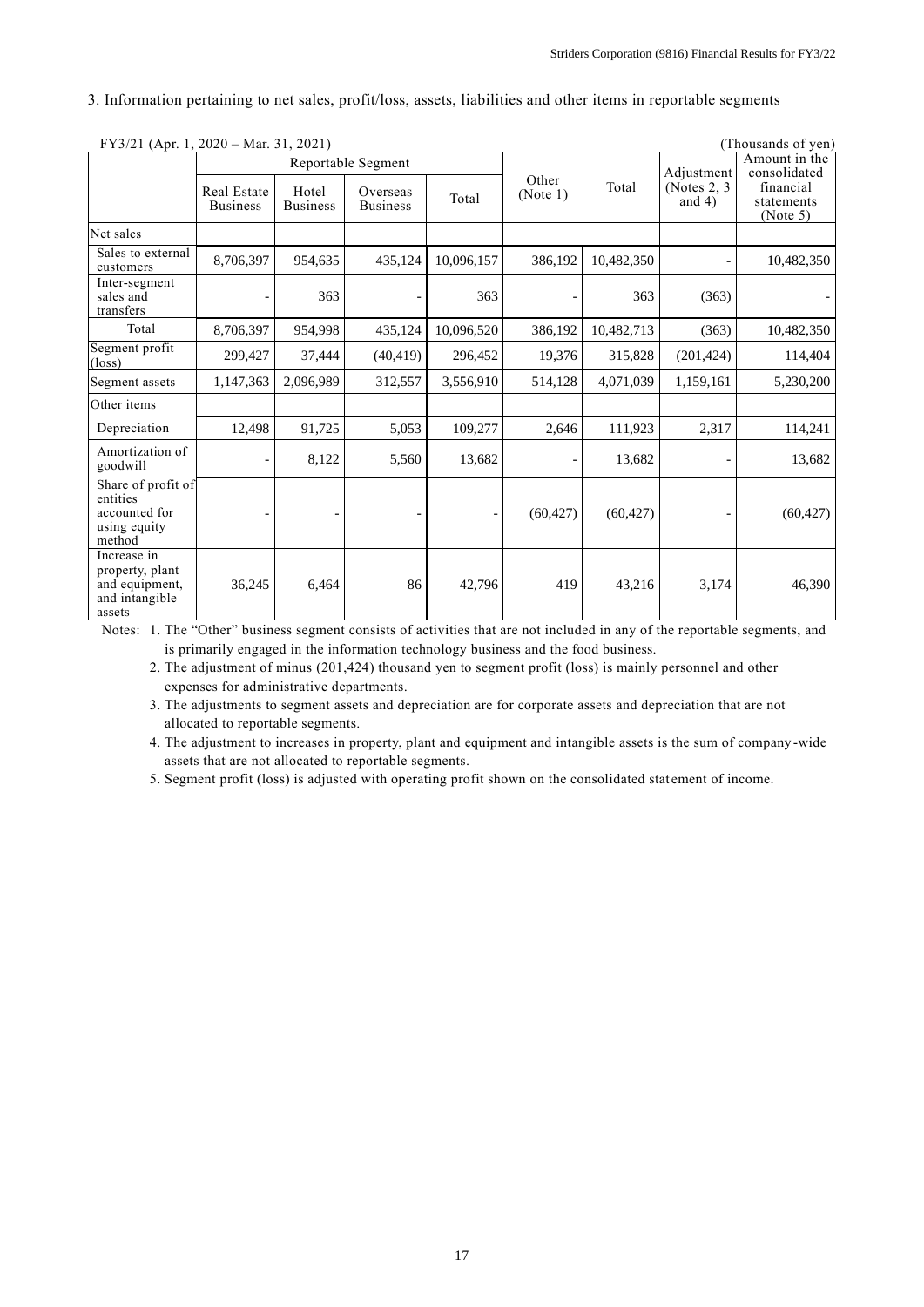| <b>FY3</b> /22 (Apr. 1, 2021 – Mar. 31, 2022)<br>(Inousands of yen)          |                                |                          |                             |           |                   |            |                               |                                     |
|------------------------------------------------------------------------------|--------------------------------|--------------------------|-----------------------------|-----------|-------------------|------------|-------------------------------|-------------------------------------|
|                                                                              | Reportable Segment             |                          |                             |           |                   | Adjustment | Amount in the<br>consolidated |                                     |
|                                                                              | Real Estate<br><b>Business</b> | Hotel<br><b>Business</b> | Overseas<br><b>Business</b> | Total     | Other<br>(Note 1) | Total      | (Notes $2, 3$ )<br>and $4)$   | financial<br>statements<br>(Note 5) |
| Net sales                                                                    |                                |                          |                             |           |                   |            |                               |                                     |
| Revenue arising<br>from contracts<br>with customers                          | 6,117,435                      | 955,779                  | 48,984                      | 7,122,198 | 383,607           | 7,505,806  |                               | 7,505,806                           |
| Sales to external<br>customers                                               | 6,117,435                      | 955,779                  | 48,984                      | 7,122,198 | 383,607           | 7,505,806  |                               | 7,505,806                           |
| Inter-segment<br>sales and<br>transfers                                      |                                | 964                      |                             | 964       |                   | 964        | (964)                         |                                     |
| Total                                                                        | 6,117,435                      | 956,744                  | 48,984                      | 7,123,163 | 383,607           | 7,506,771  | (964)                         | 7,505,806                           |
| Segment profit<br>$(\text{loss})$                                            | 187,142                        | 47,628                   | (84, 562)                   | 150,207   | 46,967            | 197,175    | (231, 110)                    | (33,935)                            |
| Segment assets                                                               | 831,927                        | 2,143,206                | 113,313                     | 3,088,448 | 345,258           | 3,433,706  | 1,355,970                     | 4,789,677                           |
| Other items                                                                  |                                |                          |                             |           |                   |            |                               |                                     |
| Depreciation                                                                 | 13,221                         | 85,543                   | 2,376                       | 101,141   | 2,239             | 103,380    | 2,848                         | 106,229                             |
| Amortization of<br>goodwill                                                  |                                | 8,122                    |                             | 8,122     |                   | 8,122      |                               | 8,122                               |
| Share of profit of<br>entities<br>accounted for<br>using equity<br>method    |                                |                          |                             |           | 1,564             | 1,564      |                               | 1,564                               |
| Increase in<br>property, plant<br>and equipment,<br>and intangible<br>assets |                                |                          |                             |           |                   |            |                               |                                     |

## $F<sub>3</sub>$  (Apr. 1, 2021) Mar. 21, 2022) (Thousands of yen)

Notes: 1. The "Other" business segment consists of activities that are not included in any of the reportable segments, and is primarily engaged in the information technology business and the food business.

- 2. The adjustment of minus (231,110) thousand yen to segment profit is mainly personnel and other expenses for administrative departments.
- 3. The adjustments to segment assets and depreciation are for corporate assets and depreciation that are not allocated to reportable segments.
- 4. The adjustment to increases in property, plant and equipment and intangible assets is the sum of company -wide assets that are not allocated to reportable segments.
- 5. Segment profit(loss) is adjusted with operating profit shown on the consolidated statement of income.

## **Related information**

FY3/21 (Apr. 1, 2020 – Mar. 31, 2021)

1. Information about products and services

This information is omitted because this information is presented in Segment Information.

#### 2. Geographical information

## (1) Net sales

This information is omitted because sales to external customers in Japan accounted for more than 90% of net sales in the consolidated statement of income.

#### (2) Property, plant and equipment

This information is omitted because property, plant and equipment in Japan exceed 90% of property, plant and equipment on the consolidated balance sheet.

#### 3. Information of specific major customer

This information is omitted because no single customer accounted for 10% or more of total sales in FY3/21.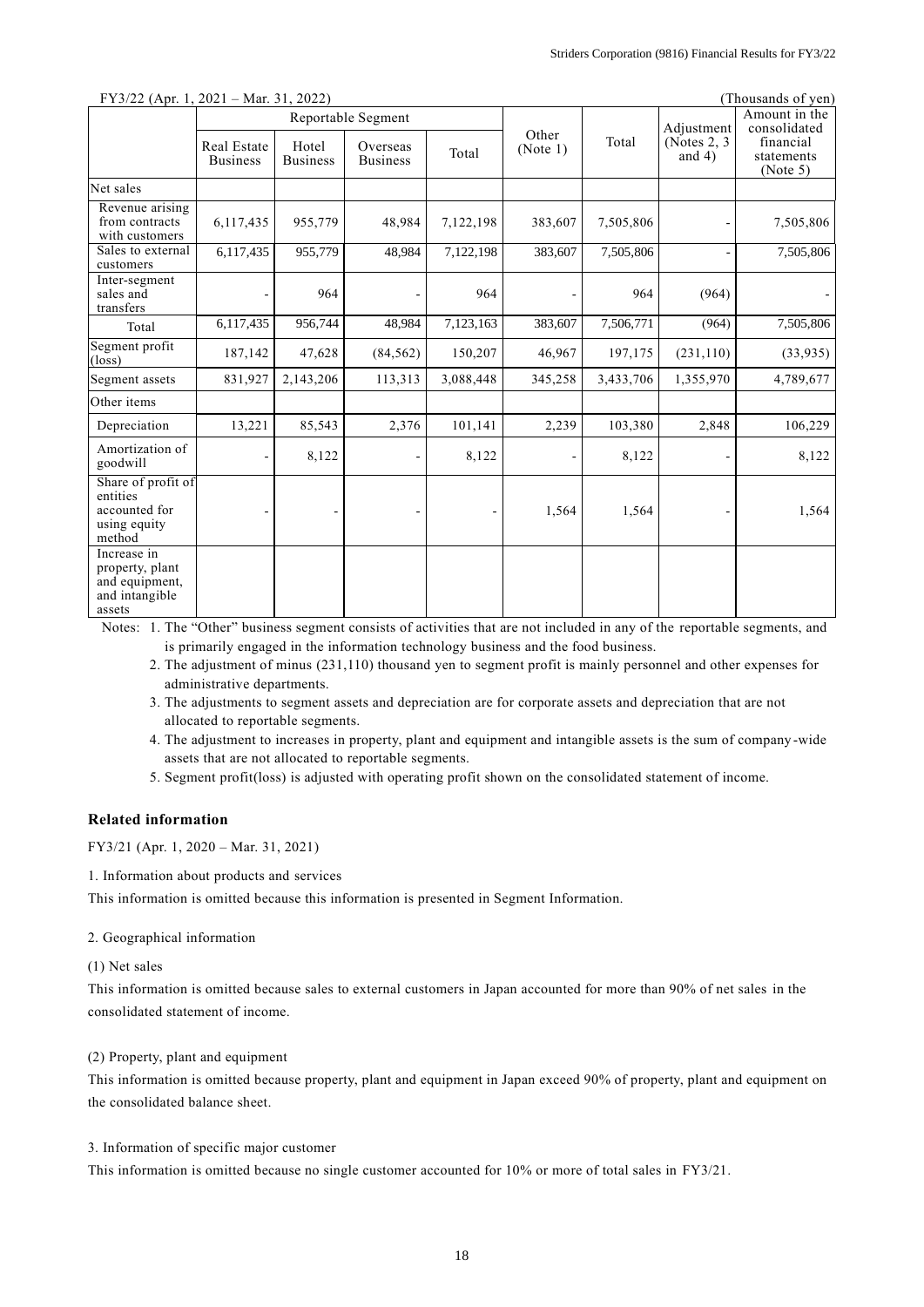$(Thoucendes of von)$ 

### FY3/22 (Apr. 1, 2021 – Mar. 31, 2022)

#### 1. Information about products and services

This information is omitted because this information is presented in Segment Information.

#### 2. Geographical information

#### (1) Net sales

This information is omitted because sales to external customers in Japan accounted for more than 90% of net sales in the consolidated statement of income.

#### (2) Property, plant and equipment

This information is omitted because property, plant and equipment in Japan exceed 90% of property, plant and equipment on the consolidated balance sheet.

### 3. Information of specific major customer

This information is omitted because no single customer accounted for 10% or more of total sales in FY3/22.

## **Information related to impairment loss of non-current assets by each reportable segment**

FY3/21 (Apr. 1, 2020 – Mar. 31, 2021)

|                 |                                |                          |                             |                     |                             | Thousands of vehi |
|-----------------|--------------------------------|--------------------------|-----------------------------|---------------------|-----------------------------|-------------------|
|                 | Real Estate<br><b>Business</b> | Hotel<br><b>Business</b> | Overseas<br><b>Business</b> | Other<br>businesses | Elimination<br>or corporate | Total             |
| Impairment loss |                                | -                        | 38,959                      |                     |                             | 38,959            |

Notes: The amount of overseas business is related to goodwill.

FY3/22 (Apr. 1, 2021 – Mar. 31, 2022) There is no applicable information.

## **Information related to amortization of goodwill and unamortized balance by each reportable segment**

| $FY3/21$ (Apr. 1, 2020 – Mar. 31, 2021) | (Thousands of yen)       |                 |                 |            |              |         |
|-----------------------------------------|--------------------------|-----------------|-----------------|------------|--------------|---------|
|                                         | Real Estate              | Hotel           | Overseas        | Other      | Elimination  | Total   |
|                                         | <b>Business</b>          | <b>Business</b> | <b>Business</b> | businesses | or corporate |         |
| Amortization for                        |                          | 8.122           | 5,560           |            |              | 13,682  |
| the period                              |                          |                 |                 |            |              |         |
| Balance at the end                      |                          | 107,619         |                 |            |              | 107.619 |
| of the period                           | $\overline{\phantom{0}}$ |                 |                 |            | -            |         |

## FY3/22 (Apr. 1, 2021 – Mar. 31, 2022) (Thousands of yen)

| $1.110$ where $0.1$ , $0.11$ ,      |                                |                          |                             |                     |                             |        |
|-------------------------------------|--------------------------------|--------------------------|-----------------------------|---------------------|-----------------------------|--------|
|                                     | Real Estate<br><b>Business</b> | Hotel<br><b>Business</b> | Overseas<br><b>Business</b> | Other<br>businesses | Elimination<br>or corporate | Total  |
| Amortization for<br>the period      |                                | 8.122                    |                             |                     |                             | 8.122  |
| Balance at the end<br>of the period |                                | 99.496                   |                             |                     |                             | 99.496 |

## **Information related to gain on bargain purchase by each reportable segment**

There is no applicable information.